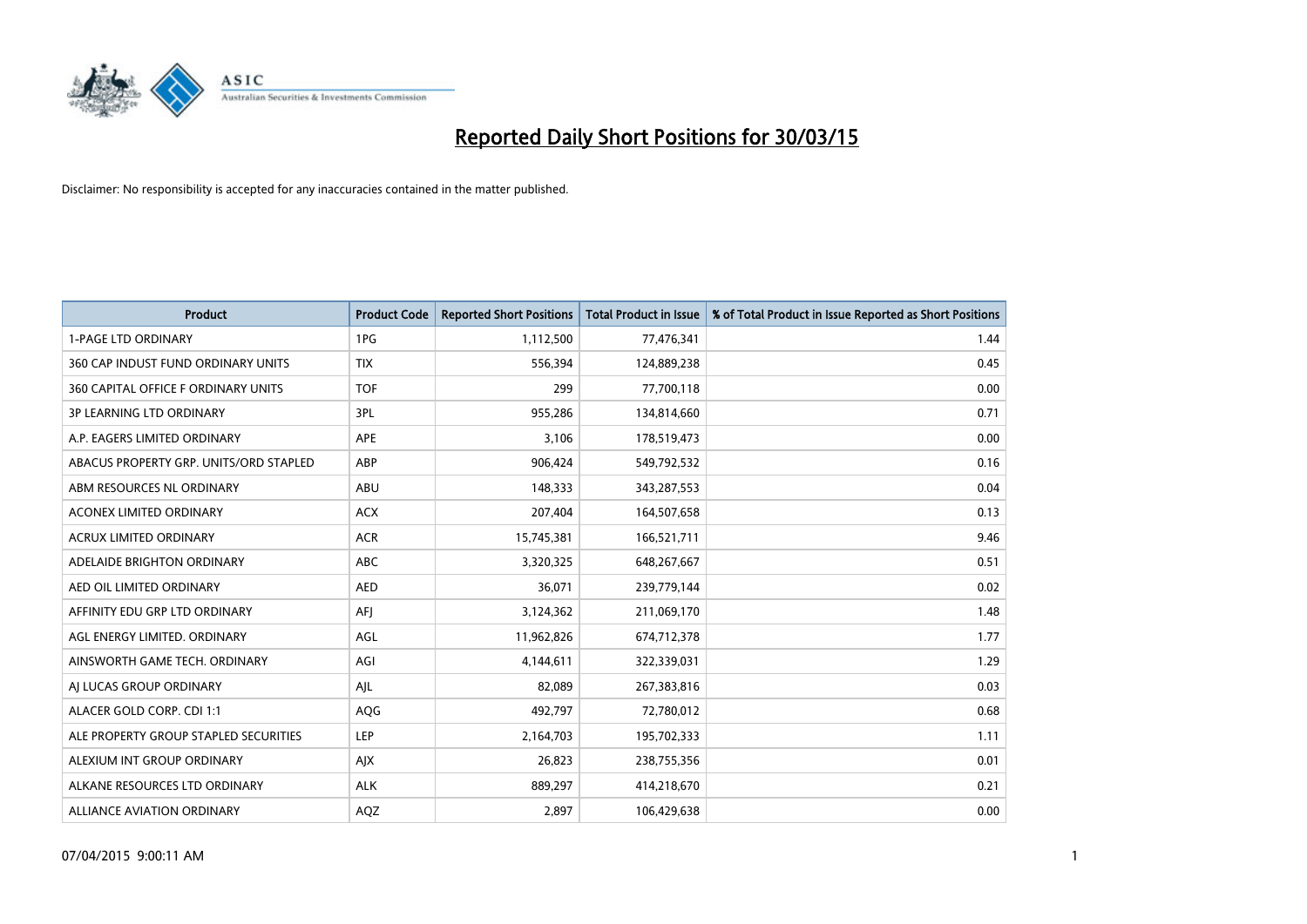

| <b>Product</b>                          | <b>Product Code</b> | <b>Reported Short Positions</b> | <b>Total Product in Issue</b> | % of Total Product in Issue Reported as Short Positions |
|-----------------------------------------|---------------------|---------------------------------|-------------------------------|---------------------------------------------------------|
| ALLIANCE RESOURCES ORDINARY             | AGS                 | $\overline{2}$                  | 400,816,419                   | 0.00                                                    |
| ALS LTD ORDINARY                        | <b>ALQ</b>          | 33,057,794                      | 407,246,306                   | 8.12                                                    |
| ALTIUM LIMITED ORDINARY                 | <b>ALU</b>          | 445,544                         | 129,272,762                   | 0.34                                                    |
| ALUMINA LIMITED ORDINARY                | <b>AWC</b>          | 19,126,728                      | 2,806,225,615                 | 0.68                                                    |
| AMALGAMATED HOLDINGS ORDINARY           | AHD                 | 3,502                           | 157,983,073                   | 0.00                                                    |
| AMCOM TELECOMM, ORDINARY                | AMM                 | 4,745,218                       | 266,399,148                   | 1.78                                                    |
| AMCOR LIMITED ORDINARY                  | <b>AMC</b>          | 4,245,632                       | 1,206,684,923                 | 0.35                                                    |
| AMP LIMITED ORDINARY                    | AMP                 | 6,992,195                       | 2,957,737,964                 | 0.24                                                    |
| ANSELL LIMITED ORDINARY                 | <b>ANN</b>          | 2,866,078                       | 153,139,924                   | 1.87                                                    |
| ANTARES ENERGY LTD ORDINARY             | AZZ                 | 298,073                         | 241,500,000                   | 0.12                                                    |
| ANZ BANKING GRP LTD CAP NOTE 3          | <b>ANZPF</b>        | 516                             | 9,701,791                     | 0.01                                                    |
| ANZ BANKING GRP LTD ORDINARY            | ANZ                 | 20,403,068                      | 2,765,980,222                 | 0.74                                                    |
| APA GROUP STAPLED SECURITIES            | APA                 | 8,678,692                       | 1,114,307,369                 | 0.78                                                    |
| APN NEWS & MEDIA ORDINARY               | <b>APN</b>          | 832,824                         | 1,029,041,356                 | 0.08                                                    |
| APN OUTDOOR GRP ORDINARY                | <b>APO</b>          | 190,373                         | 166,614,509                   | 0.11                                                    |
| AQUARIUS PLATINUM. ORDINARY             | <b>AOP</b>          | 2,710,367                       | 1,502,695,183                 | 0.18                                                    |
| ARAFURA RESOURCE LTD ORDINARY           | ARU                 | 2,000                           | 441,270,644                   | 0.00                                                    |
| ARB CORPORATION ORDINARY                | ARP                 | 1,012,036                       | 79,156,214                    | 1.28                                                    |
| ARDENT LEISURE GROUP STAPLED SECURITIES | AAD                 | 9,878,460                       | 442,322,106                   | 2.23                                                    |
| ARENA REIT. STAPLED                     | <b>ARF</b>          | 448,883                         | 227,574,183                   | 0.20                                                    |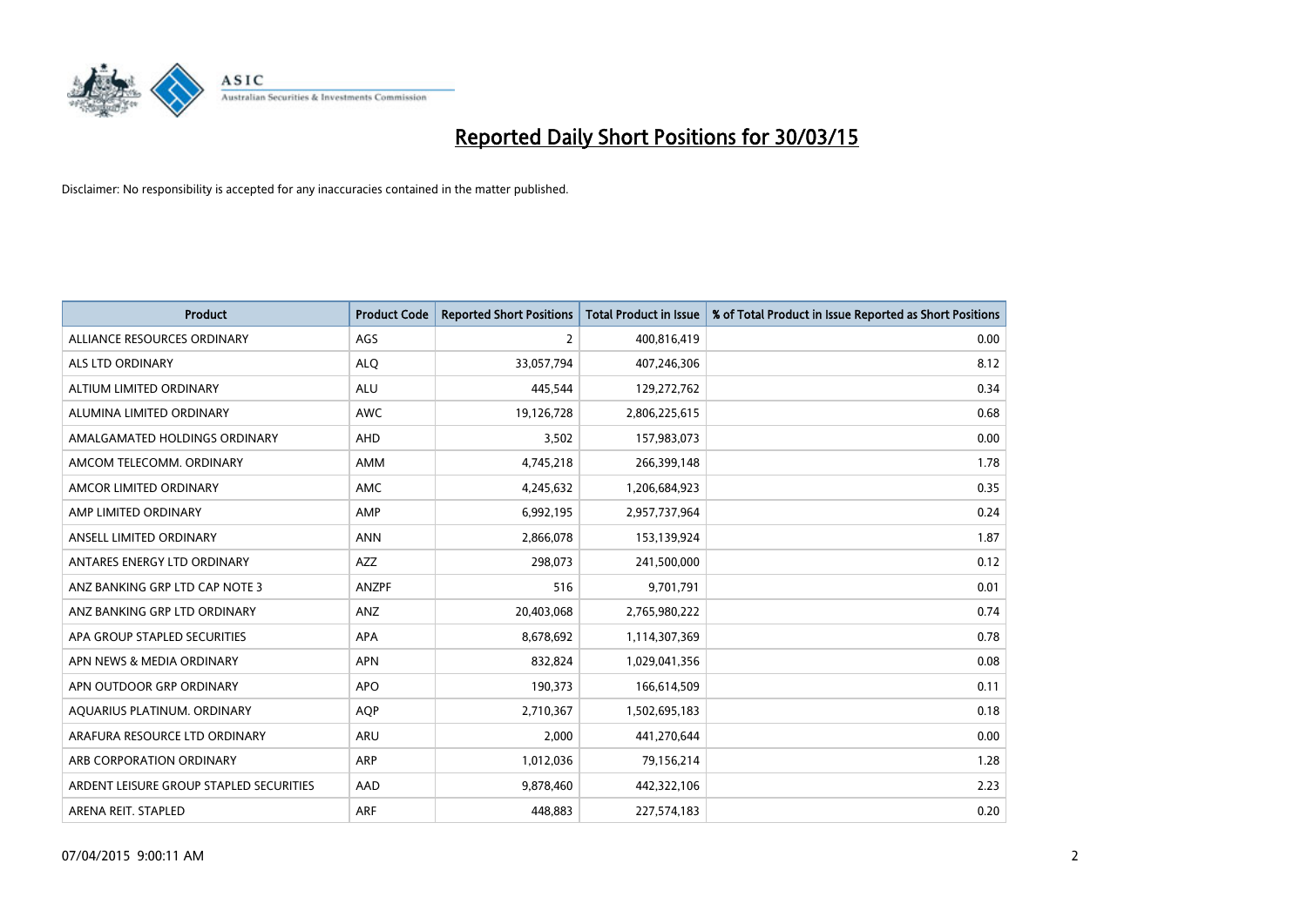

| <b>Product</b>                            | <b>Product Code</b> | <b>Reported Short Positions</b> | <b>Total Product in Issue</b> | % of Total Product in Issue Reported as Short Positions |
|-------------------------------------------|---------------------|---------------------------------|-------------------------------|---------------------------------------------------------|
| ARISTOCRAT LEISURE ORDINARY               | ALL                 | 607,819                         | 633,822,253                   | 0.10                                                    |
| ARRIUM LTD ORDINARY                       | ARI                 | 180,321,999                     | 2,937,293,755                 | 6.14                                                    |
| ASALEO CARE LIMITED ORDINARY              | AHY                 | 4,915,760                       | 603,469,434                   | 0.81                                                    |
| ASCIANO LIMITED ORDINARY                  | <b>AIO</b>          | 5,381,385                       | 975,385,664                   | 0.55                                                    |
| ASHLEY SERVICES GRP ORDINARY              | <b>ASH</b>          | 498,972                         | 150,000,000                   | 0.33                                                    |
| ASPEN GROUP ORD/UNITS STAPLED             | APZ                 | 33,535                          | 113,183,450                   | 0.03                                                    |
| ASPIRE MINING LTD ORDINARY                | AKM                 | 800,001                         | 703,463,306                   | 0.11                                                    |
| ASTRO JAP PROP GROUP STAPLED US PROHIBIT. | AJA                 | 72,755                          | 65,831,017                    | 0.11                                                    |
| ASX LIMITED ORDINARY                      | ASX                 | 4,050,630                       | 193,595,162                   | 2.09                                                    |
| ATLAS IRON LIMITED ORDINARY               | AGO                 | 92,787,127                      | 919,475,619                   | 10.09                                                   |
| AUCKLAND INTERNATION ORDINARY             | AIA                 | 173,074                         | 1,190,484,097                 | 0.01                                                    |
| AURELIA METALS LTD ORDINARY               | AMI                 | 999                             | 387,295,188                   | 0.00                                                    |
| AURIZON HOLDINGS LTD ORDINARY             | AZJ                 | 5,118,897                       | 2,123,934,162                 | 0.24                                                    |
| AUSDRILL LIMITED ORDINARY                 | ASL                 | 17,405,873                      | 312,277,224                   | 5.57                                                    |
| AUSENCO LIMITED ORDINARY                  | AAX                 | 395,235                         | 168,449,799                   | 0.23                                                    |
| AUSNET SERVICES STAPLED SECURITIES        | <b>AST</b>          | 30,619,963                      | 3,466,913,009                 | 0.88                                                    |
| AUST CAREERS NETWORK ORDINARY             | <b>ACO</b>          | 500,000                         | 83,748,775                    | 0.60                                                    |
| AUST INDUSTRIAL REIT UNIT                 | ANI                 | 41,020                          | 96,288,031                    | 0.04                                                    |
| AUST VINTAGE LTD ORDINARY                 | <b>AVG</b>          | 100,001                         | 232,141,382                   | 0.04                                                    |
| <b>AUSTAL LIMITED ORDINARY</b>            | ASB                 | 272,685                         | 346,865,169                   | 0.08                                                    |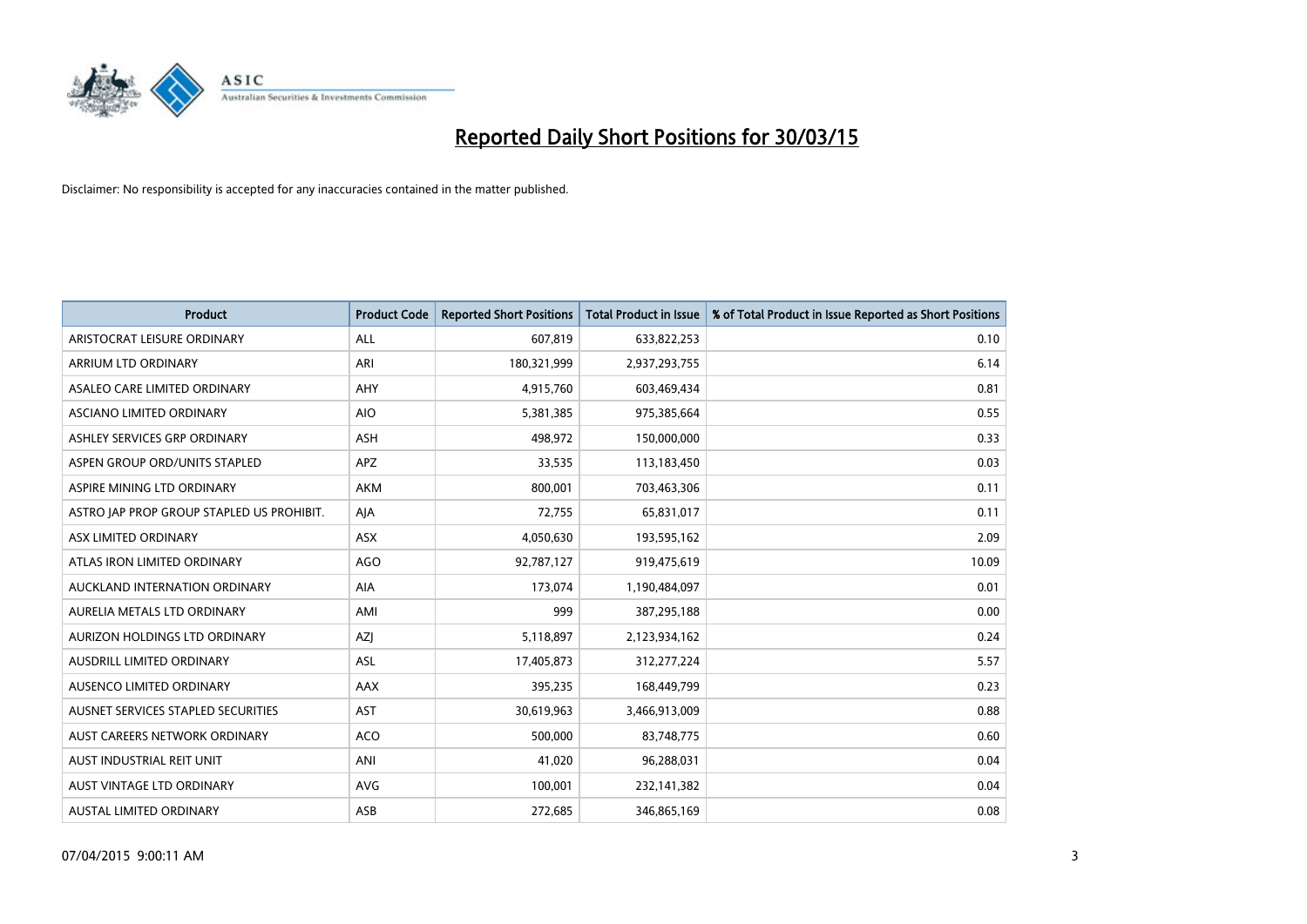

| <b>Product</b>                      | <b>Product Code</b> | <b>Reported Short Positions</b> | <b>Total Product in Issue</b> | % of Total Product in Issue Reported as Short Positions |
|-------------------------------------|---------------------|---------------------------------|-------------------------------|---------------------------------------------------------|
| AUSTBROKERS HOLDINGS ORDINARY       | <b>AUB</b>          | 112,126                         | 61,740,597                    | 0.18                                                    |
| AUSTEX OIL LIMITED ORDINARY         | <b>AOK</b>          | 62,000                          | 558,571,402                   | 0.01                                                    |
| AUSTIN ENGINEERING ORDINARY         | ANG                 | 391,662                         | 84,274,004                    | 0.46                                                    |
| <b>AUSTIN EXPLORATION ORDINARY</b>  | <b>AKK</b>          | 6,584,383                       | 332,607,790                   | 1.98                                                    |
| AUSTRALIAN AGRICULT, ORDINARY       | AAC                 | 6,640,971                       | 532,824,721                   | 1.25                                                    |
| AUSTRALIAN PHARM, ORDINARY          | API                 | 3,867,855                       | 488,115,883                   | 0.79                                                    |
| AUTOMOTIVE HOLDINGS ORDINARY        | AHE                 | 2,534,938                       | 306,437,941                   | 0.83                                                    |
| AVANCO RESOURCES LTD ORDINARY       | AVB                 | 1                               | 1,661,675,855                 | 0.00                                                    |
| AVEO GROUP STAPLED SECURITIES       | <b>AOG</b>          | 476,770                         | 499,484,314                   | 0.10                                                    |
| AWE LIMITED ORDINARY                | AWE                 | 34,874,688                      | 525,861,050                   | 6.63                                                    |
| AZONTO PET LTD ORDINARY             | APY                 | 1                               | 1,159,375,100                 | 0.00                                                    |
| AZUMAH RESOURCES ORDINARY           | <b>AZM</b>          | 1                               | 393,850,639                   | 0.00                                                    |
| <b>BANDANNA ENERGY ORDINARY</b>     | <b>BND</b>          | 17,540,654                      | 528,481,199                   | 3.32                                                    |
| BANK OF QUEENSLAND. ORDINARY        | <b>BOO</b>          | 5,323,622                       | 366,982,047                   | 1.45                                                    |
| <b>BASE RES LIMITED ORDINARY</b>    | <b>BSE</b>          | 332,868                         | 563,902,771                   | 0.06                                                    |
| BATHURST RES LTD. ORDINARY          | <b>BRL</b>          | 207,998                         | 947,828,434                   | 0.02                                                    |
| BC IRON LIMITED ORDINARY            | <b>BCI</b>          | 10,406,936                      | 196,196,992                   | 5.30                                                    |
| BEACH ENERGY LIMITED ORDINARY       | <b>BPT</b>          | 49,117,060                      | 1,297,496,886                 | 3.79                                                    |
| <b>BEACON LIGHTING GRP ORDINARY</b> | <b>BLX</b>          | 1,000                           | 215,075,927                   | 0.00                                                    |
| BEADELL RESOURCE LTD ORDINARY       | <b>BDR</b>          | 32,884,350                      | 798,657,280                   | 4.12                                                    |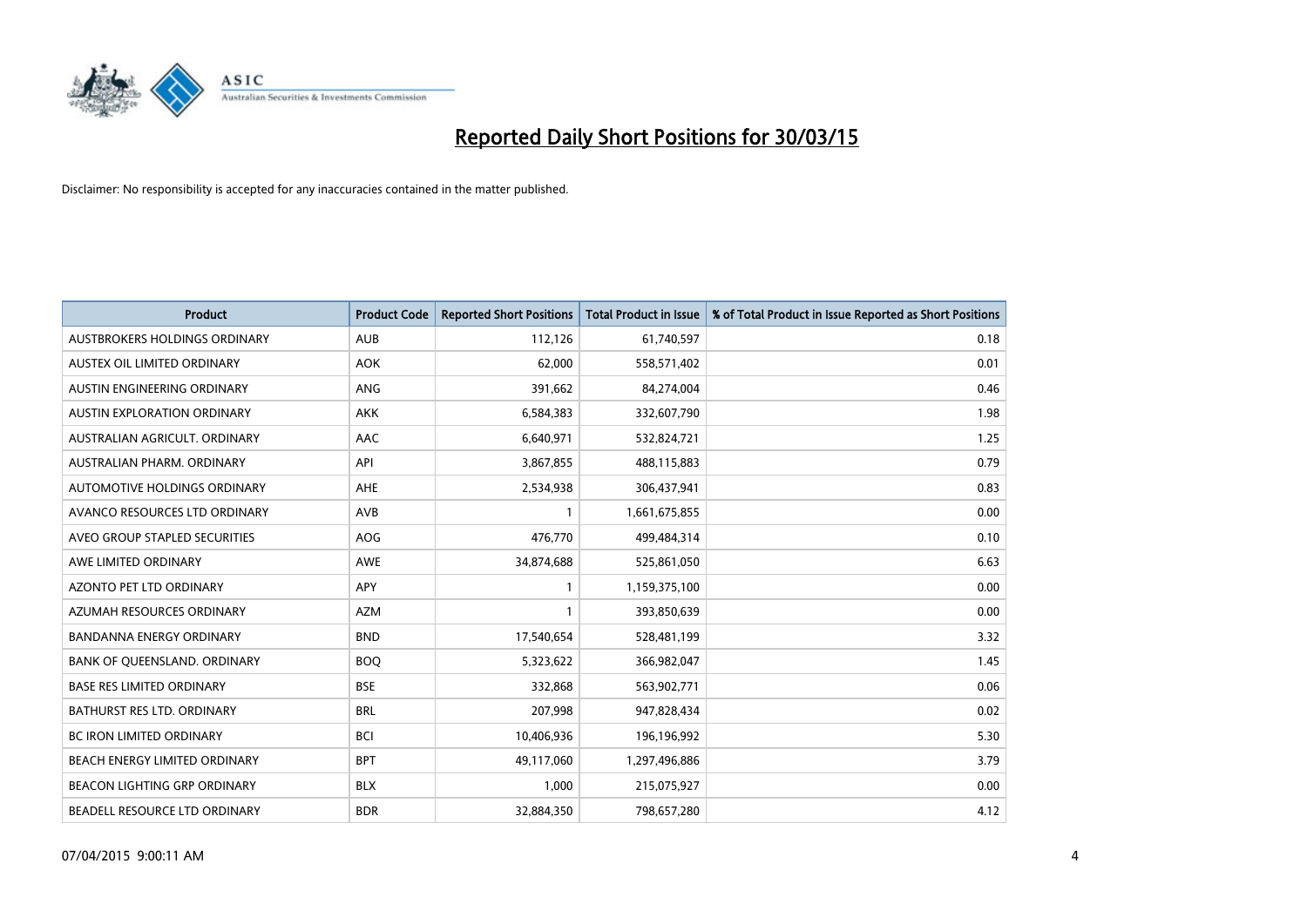

| <b>Product</b>                       | <b>Product Code</b> | <b>Reported Short Positions</b> | <b>Total Product in Issue</b> | % of Total Product in Issue Reported as Short Positions |
|--------------------------------------|---------------------|---------------------------------|-------------------------------|---------------------------------------------------------|
| <b>BEGA CHEESE LTD ORDINARY</b>      | <b>BGA</b>          | 3,572,434                       | 152,602,945                   | 2.34                                                    |
| BENDIGO AND ADELAIDE ORDINARY        | <b>BEN</b>          | 14,861,477                      | 450,953,890                   | 3.30                                                    |
| BERKELEY RESOURCES ORDINARY          | <b>BKY</b>          | 77,000                          | 180,361,323                   | 0.04                                                    |
| <b>BHP BILLITON LIMITED ORDINARY</b> | <b>BHP</b>          | 8,110,913                       | 3,211,691,105                 | 0.25                                                    |
| <b>BIGAIR GROUP LIMITED ORDINARY</b> | BGL                 | 9,750                           | 174,826,438                   | 0.01                                                    |
| <b>BILLABONG ORDINARY</b>            | <b>BBG</b>          | 8,476,692                       | 990,370,034                   | 0.86                                                    |
| <b>BIONOMICS LIMITED ORDINARY</b>    | <b>BNO</b>          | 25,362                          | 417,751,687                   | 0.01                                                    |
| <b>BLACKHAM RESOURCES ORDINARY</b>   | <b>BLK</b>          | 1,688,683                       | 178,162,680                   | 0.95                                                    |
| <b>BLUE ENERGY LIMITED ORDINARY</b>  | <b>BUL</b>          | 50,000                          | 1,140,993,237                 | 0.00                                                    |
| BLUESCOPE STEEL LTD ORDINARY         | <b>BSL</b>          | 5,139,515                       | 565,225,282                   | 0.91                                                    |
| <b>BOART LONGYEAR ORDINARY</b>       | BLY                 | 10,644,060                      | 930,864,944                   | 1.14                                                    |
| BORA BORA RESOURCES ORDINARY         | <b>BBR</b>          | 247,808                         | 35,970,000                    | 0.69                                                    |
| BORAL LIMITED, ORDINARY              | <b>BLD</b>          | 10,600,135                      | 782,736,249                   | 1.35                                                    |
| <b>BRADKEN LIMITED ORDINARY</b>      | <b>BKN</b>          | 4,993,152                       | 171,027,249                   | 2.92                                                    |
| <b>BRAMBLES LIMITED ORDINARY</b>     | <b>BXB</b>          | 14,687,493                      | 1,566,303,366                 | 0.94                                                    |
| BREVILLE GROUP LTD ORDINARY          | <b>BRG</b>          | 3,745,027                       | 130,095,322                   | 2.88                                                    |
| <b>BRICKWORKS LIMITED ORDINARY</b>   | <b>BKW</b>          | 32,779                          | 148,403,478                   | 0.02                                                    |
| BT INVESTMENT MNGMNT ORDINARY        | <b>BTT</b>          | 197,408                         | 292,408,424                   | 0.07                                                    |
| <b>BURSON GROUP LTD ORDINARY</b>     | <b>BAP</b>          | 96,129                          | 163,585,666                   | 0.06                                                    |
| <b>BURU ENERGY ORDINARY</b>          | <b>BRU</b>          | 15,055,221                      | 339,997,078                   | 4.43                                                    |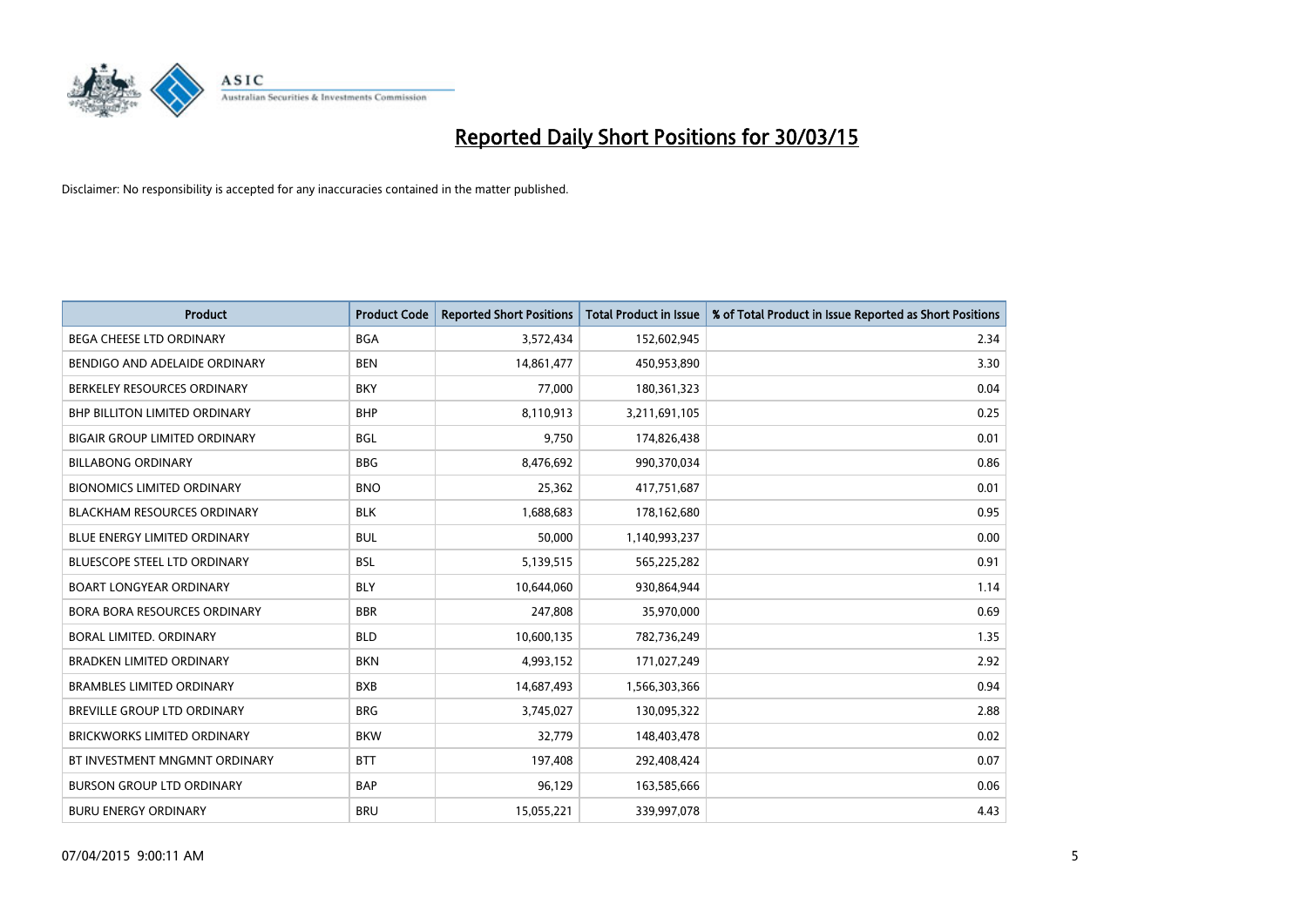

| <b>Product</b>                          | <b>Product Code</b> | <b>Reported Short Positions</b> | <b>Total Product in Issue</b> | % of Total Product in Issue Reported as Short Positions |
|-----------------------------------------|---------------------|---------------------------------|-------------------------------|---------------------------------------------------------|
| <b>BWP TRUST ORDINARY UNITS</b>         | <b>BWP</b>          | 17,833,446                      | 642,383,803                   | 2.78                                                    |
| CABCHARGE AUSTRALIA ORDINARY            | CAB                 | 8,031,259                       | 120,430,683                   | 6.67                                                    |
| <b>CADENCE CAPITAL ORDINARY</b>         | <b>CDM</b>          | 170,000                         | 211,668,988                   | 0.08                                                    |
| CALTEX AUSTRALIA ORDINARY               | <b>CTX</b>          | 335,599                         | 270,000,000                   | 0.12                                                    |
| CAPE LAMBERT RES LTD ORDINARY           | <b>CFE</b>          | 280,137                         | 626,686,586                   | 0.04                                                    |
| <b>CAPITOL HEALTH ORDINARY</b>          | CAJ                 | 1,278,226                       | 522,280,212                   | 0.24                                                    |
| <b>CARBINE RESOURCES ORDINARY</b>       | <b>CRB</b>          | 75,000                          | 140,017,394                   | 0.05                                                    |
| CARDNO LIMITED ORDINARY                 | CDD                 | 17,118,319                      | 164,564,684                   | 10.40                                                   |
| <b>CARINDALE PROPERTY UNIT</b>          | <b>CDP</b>          | 8,823                           | 70,000,000                    | 0.01                                                    |
| CARNARVON PETROLEUM ORDINARY            | <b>CVN</b>          | 2,147,257                       | 988,300,069                   | 0.22                                                    |
| CARNEGIE WAVE ENERGY ORDINARY           | <b>CWE</b>          | 62,500                          | 1,755,818,210                 | 0.00                                                    |
| CARSALES.COM LTD. ORDINARY              | <b>CAR</b>          | 8,065,863                       | 239,577,816                   | 3.37                                                    |
| CASH CONVERTERS ORDINARY                | CCV                 | 9,814,848                       | 478,876,525                   | 2.05                                                    |
| CEDAR WOODS PROP. ORDINARY              | <b>CWP</b>          | 290,431                         | 78,336,371                    | 0.37                                                    |
| CENTRAL PETROLEUM ORDINARY              | <b>CTP</b>          | 11,000                          | 368,718,957                   | 0.00                                                    |
| CENTURIA METRO REIT STAPLED             | <b>CMA</b>          | 698,404                         | 71,500,158                    | 0.98                                                    |
| CHALLENGER LIMITED ORDINARY             | <b>CGF</b>          | 411,859                         | 569,725,821                   | 0.07                                                    |
| CHANDLER MACLEOD LTD ORDINARY           | <b>CMG</b>          | 25,466                          | 547,985,086                   | 0.00                                                    |
| CHARTER HALL GROUP STAPLED US PROHIBIT. | <b>CHC</b>          | 2,906,858                       | 359,342,032                   | 0.81                                                    |
| <b>CHARTER HALL RETAIL UNITS</b>        | <b>COR</b>          | 10,291,635                      | 375,554,374                   | 2.74                                                    |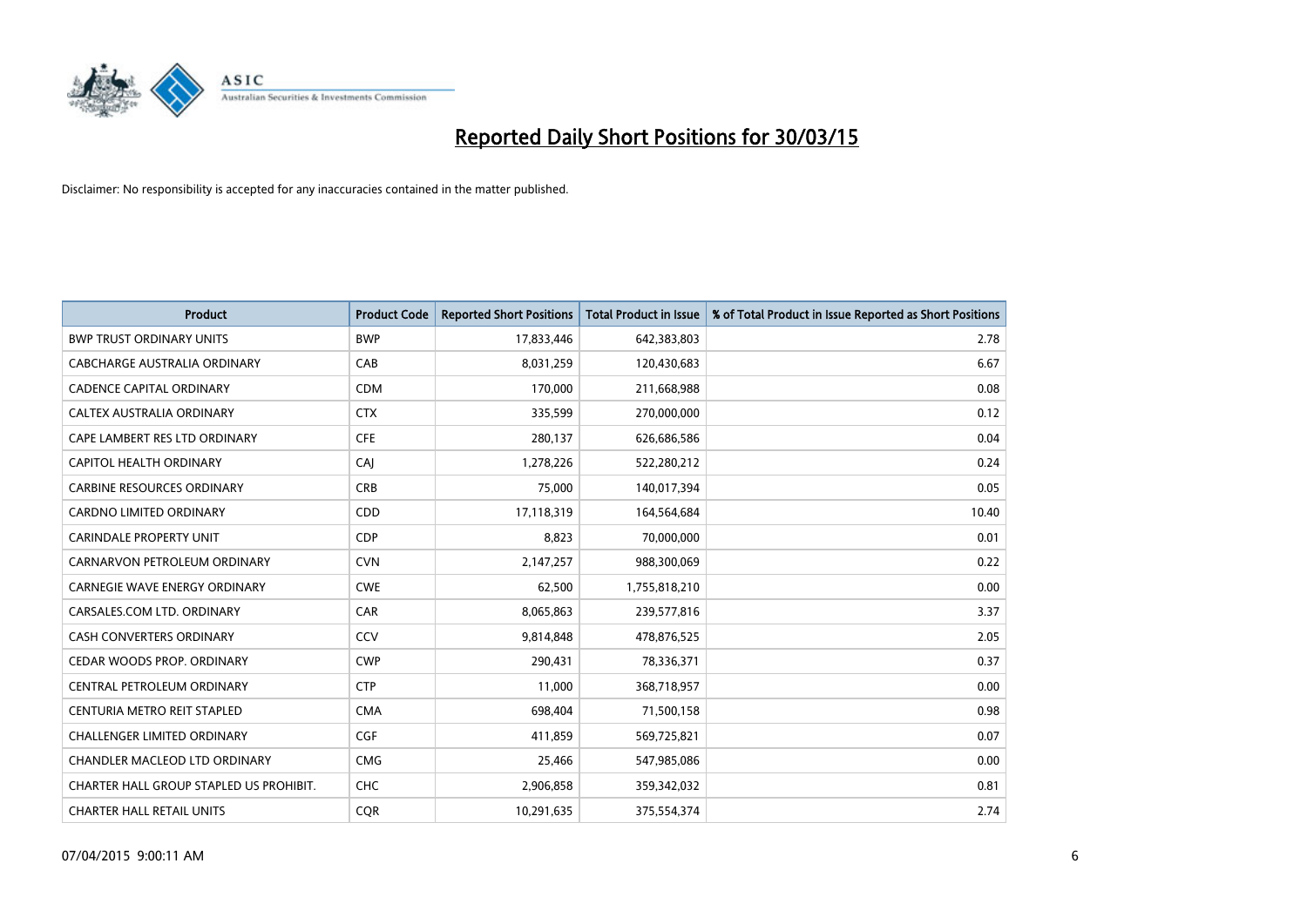

| <b>Product</b>                       | <b>Product Code</b> | <b>Reported Short Positions</b> | <b>Total Product in Issue</b> | % of Total Product in Issue Reported as Short Positions |
|--------------------------------------|---------------------|---------------------------------|-------------------------------|---------------------------------------------------------|
| <b>CHORUS LIMITED ORDINARY</b>       | <b>CNU</b>          | 129,804                         | 396,369,767                   | 0.03                                                    |
| CLEARVIEW WEALTH LTD ORDINARY        | <b>CVW</b>          | 4,408                           | 581,111,182                   | 0.00                                                    |
| CLINUVEL PHARMACEUT, ORDINARY        | <b>CUV</b>          | 10,201                          | 44,554,787                    | 0.02                                                    |
| COAL OF AFRICA LTD ORDINARY          | <b>CZA</b>          | 426                             | 1,599,568,613                 | 0.00                                                    |
| <b>COALSPUR MINES LTD ORDINARY</b>   | <b>CPL</b>          | 8,480                           | 641,544,455                   | 0.00                                                    |
| COCA-COLA AMATIL ORDINARY            | <b>CCL</b>          | 18,474,154                      | 763,590,249                   | 2.42                                                    |
| <b>COCHLEAR LIMITED ORDINARY</b>     | <b>COH</b>          | 3,306,404                       | 57,081,775                    | 5.79                                                    |
| COCKATOO COAL ORDINARY               | COK                 | 167,987                         | 67,034,894,842                | 0.00                                                    |
| <b>CODAN LIMITED ORDINARY</b>        | <b>CDA</b>          | 2,461                           | 177,063,244                   | 0.00                                                    |
| <b>COFFEY INTERNATIONAL ORDINARY</b> | <b>COF</b>          | 6,075                           | 255,833,165                   | 0.00                                                    |
| <b>COLLECTION HOUSE ORDINARY</b>     | <b>CLH</b>          | 1,411,237                       | 130,443,227                   | 1.08                                                    |
| <b>COLLINS FOODS LTD ORDINARY</b>    | <b>CKF</b>          | 3,915                           | 93,000,003                    | 0.00                                                    |
| COMMONWEALTH BANK. ORDINARY          | <b>CBA</b>          | 11,170,010                      | 1,621,319,194                 | 0.69                                                    |
| <b>COMPASS RESOURCES ORDINARY</b>    | <b>CMR</b>          | 7,472                           | 1,403,744,100                 | 0.00                                                    |
| <b>COMPUTERSHARE LTD ORDINARY</b>    | <b>CPU</b>          | 4,614,373                       | 556,203,079                   | 0.83                                                    |
| <b>COOPER ENERGY LTD ORDINARY</b>    | <b>COE</b>          | 19,000                          | 331,905,323                   | 0.01                                                    |
| CORP TRAVEL LIMITED ORDINARY         | <b>CTD</b>          | 1,434,256                       | 96,993,355                    | 1.48                                                    |
| <b>COVATA LTD ORDINARY</b>           | <b>CVT</b>          | 51,472                          | 346,719,785                   | 0.01                                                    |
| <b>COVENTRY GROUP ORDINARY</b>       | <b>CYG</b>          | 100,000                         | 37,836,479                    | 0.26                                                    |
| COVER-MORE GRP LTD ORDINARY          | <b>CVO</b>          | 9,595,248                       | 317,750,000                   | 3.02                                                    |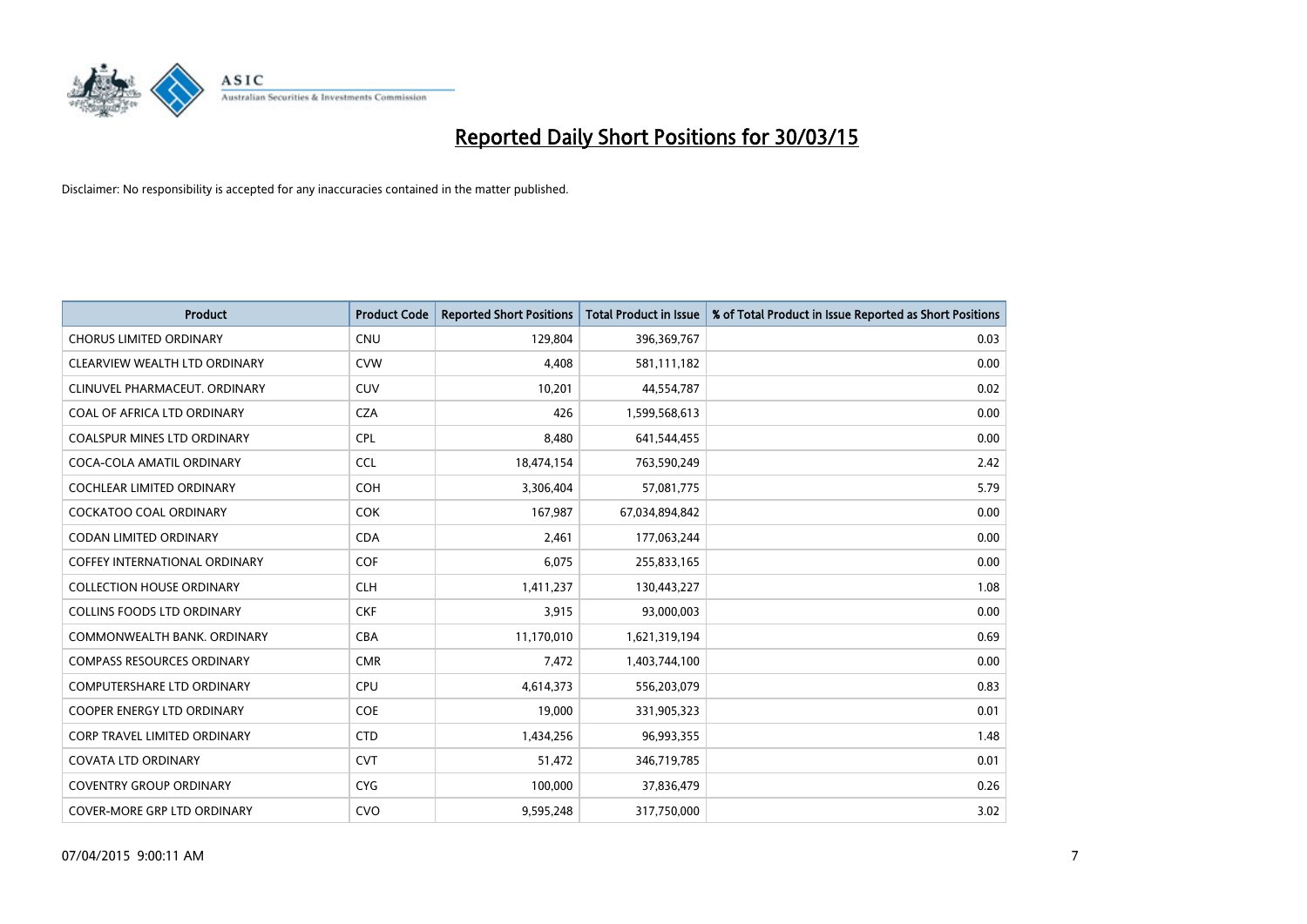

| <b>Product</b>                     | <b>Product Code</b> | <b>Reported Short Positions</b> | <b>Total Product in Issue</b> | % of Total Product in Issue Reported as Short Positions |
|------------------------------------|---------------------|---------------------------------|-------------------------------|---------------------------------------------------------|
| <b>CREDIT CORP GROUP ORDINARY</b>  | <b>CCP</b>          | 272,917                         | 46,296,407                    | 0.59                                                    |
| CROMWELL PROP STAPLED SECURITIES   | <b>CMW</b>          | 40,196,392                      | 1,737,728,114                 | 2.31                                                    |
| <b>CROWN RESORTS LTD ORDINARY</b>  | <b>CWN</b>          | 13,279,955                      | 728,394,185                   | 1.82                                                    |
| <b>CSG LIMITED ORDINARY</b>        | CSV                 | 900,656                         | 284,148,839                   | 0.32                                                    |
| <b>CSL LIMITED ORDINARY</b>        | <b>CSL</b>          | 617,441                         | 470,061,097                   | 0.13                                                    |
| <b>CSR LIMITED ORDINARY</b>        | <b>CSR</b>          | 8,172,613                       | 506,000,315                   | 1.62                                                    |
| <b>CUDECO LIMITED ORDINARY</b>     | CDU                 | 8,847,527                       | 248,722,167                   | 3.56                                                    |
| DECMIL GROUP LIMITED ORDINARY      | <b>DCG</b>          | 822,205                         | 168,607,794                   | 0.49                                                    |
| DEEP YELLOW LIMITED ORDINARY       | <b>DYL</b>          | 1,002                           | 1,906,513,081                 | 0.00                                                    |
| DEVINE LIMITED ORDINARY            | <b>DVN</b>          | 1,548                           | 158,730,556                   | 0.00                                                    |
| DEXUS PROPERTY GROUP STAPLED UNITS | <b>DXS</b>          | 3,820,183                       | 905,531,797                   | 0.42                                                    |
| DICK SMITH HLDGS ORDINARY          | <b>DSH</b>          | 18,426,787                      | 236,511,364                   | 7.79                                                    |
| DISCOVERY METALS LTD ORDINARY      | <b>DML</b>          | 365,417                         | 644,039,581                   | 0.06                                                    |
| DOMINO PIZZA ENTERPR ORDINARY      | <b>DMP</b>          | 1,269,608                       | 86,560,773                    | 1.47                                                    |
| DONACO INTERNATIONAL ORDINARY      | <b>DNA</b>          | 13,956,451                      | 683,444,791                   | 2.04                                                    |
| DOWNER EDI LIMITED ORDINARY        | <b>DOW</b>          | 19,506,953                      | 435,399,975                   | 4.48                                                    |
| DRILLSEARCH ENERGY ORDINARY        | <b>DLS</b>          | 11,560,510                      | 461,101,450                   | 2.51                                                    |
| DUET GROUP STAPLED US PROHIBIT.    | <b>DUE</b>          | 26,125,996                      | 1,493,678,915                 | 1.75                                                    |
| DULUXGROUP LIMITED ORDINARY        | <b>DLX</b>          | 898,075                         | 388,543,268                   | 0.23                                                    |
| ECHO ENTERTAINMENT ORDINARY        | <b>EGP</b>          | 5,870,416                       | 825,672,730                   | 0.71                                                    |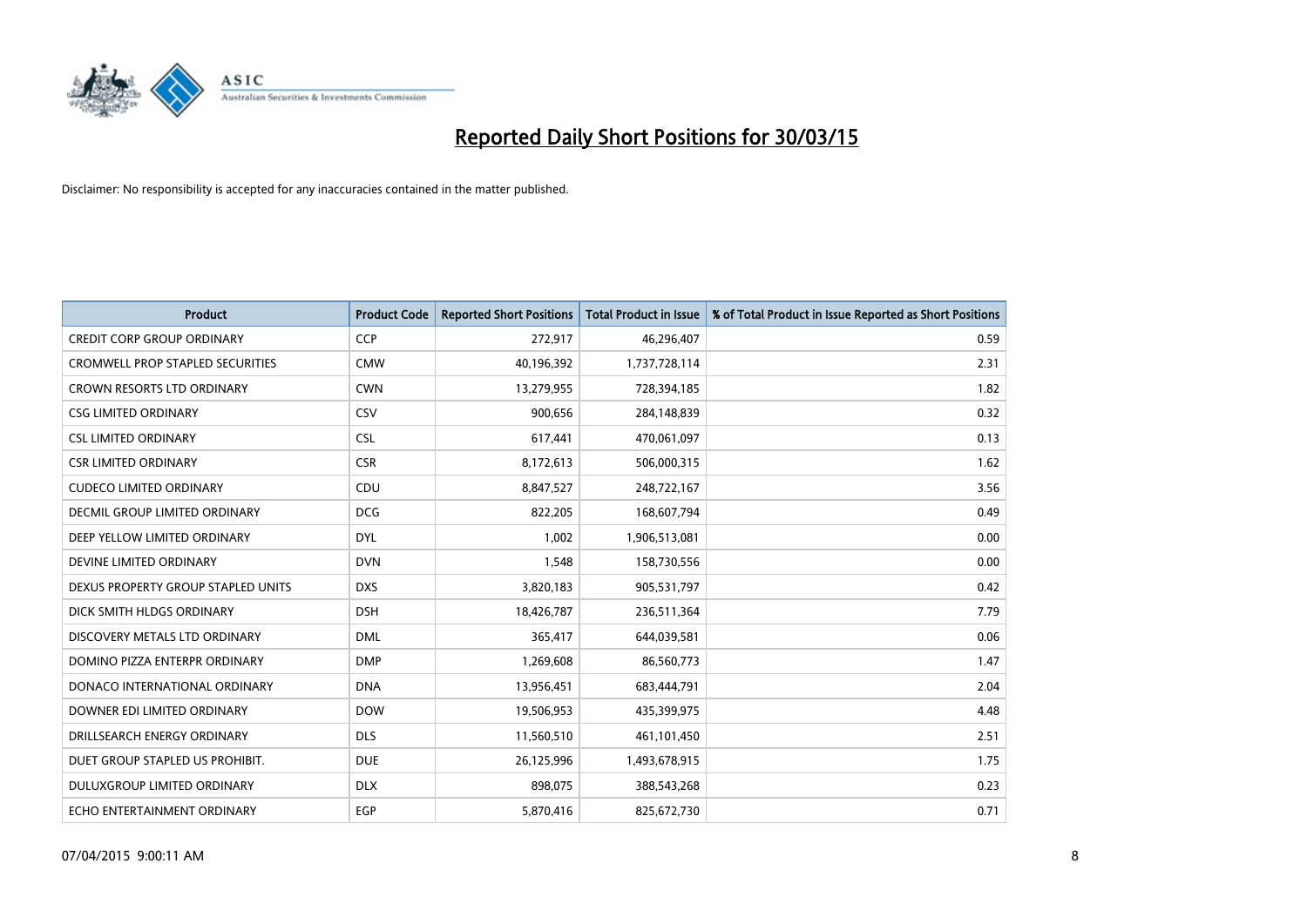

| <b>Product</b>                         | <b>Product Code</b> | <b>Reported Short Positions</b> | <b>Total Product in Issue</b> | % of Total Product in Issue Reported as Short Positions |
|----------------------------------------|---------------------|---------------------------------|-------------------------------|---------------------------------------------------------|
| <b>ELDERS LIMITED ORDINARY</b>         | <b>ELD</b>          | 714,153                         | 83,734,671                    | 0.85                                                    |
| <b>EMECO HOLDINGS ORDINARY</b>         | <b>EHL</b>          | 13,153,647                      | 599,675,707                   | 2.19                                                    |
| <b>ENDEAVOUR MIN CORP CDI 1:1</b>      | <b>EVR</b>          | 6,175                           | 46,243,293                    | 0.01                                                    |
| <b>ENERGY RESOURCES ORDINARY 'A'</b>   | <b>ERA</b>          | 11,015,138                      | 517,725,062                   | 2.13                                                    |
| <b>ENERGY WORLD CORPOR, ORDINARY</b>   | <b>EWC</b>          | 43,085,055                      | 1,734,166,672                 | 2.48                                                    |
| <b>ENSOGO LIMITED ORDINARY</b>         | E88                 | 212,387                         | 485,613,903                   | 0.04                                                    |
| <b>ENVIROMISSION LTD ORDINARY</b>      | <b>EVM</b>          | 54,009                          | 539,361,238                   | 0.01                                                    |
| EQUITY TRUSTEES ORDINARY               | EQT                 | 46,976                          | 19,272,426                    | 0.24                                                    |
| ERM POWER LIMITED ORDINARY             | EPW                 | 172,863                         | 241,689,186                   | 0.07                                                    |
| ESTIA HEALTH LTD ORDINARY              | EHE                 | 1,530,369                       | 180,885,580                   | 0.85                                                    |
| EVOLUTION MINING LTD ORDINARY          | <b>EVN</b>          | 6,163,825                       | 714,921,647                   | 0.86                                                    |
| FAIRFAX MEDIA LTD ORDINARY             | FXJ                 | 32,534,472                      | 2,420,475,546                 | 1.34                                                    |
| <b>FANTASTIC HOLDINGS ORDINARY</b>     | <b>FAN</b>          | 120                             | 103,257,398                   | 0.00                                                    |
| <b>FAR LTD ORDINARY</b>                | <b>FAR</b>          | 8,365,573                       | 3,127,058,427                 | 0.27                                                    |
| FEDERATION CNTRES ORD/UNIT STAPLED SEC | <b>FDC</b>          | 4,728,609                       | 1,427,641,565                 | 0.33                                                    |
| FINBAR GROUP LIMITED ORDINARY          | <b>FRI</b>          | 21,001                          | 228,394,946                   | 0.01                                                    |
| FISHER & PAYKEL H. ORDINARY            | <b>FPH</b>          | 191,784                         | 557,940,257                   | 0.03                                                    |
| FLEETWOOD CORP ORDINARY                | <b>FWD</b>          | 1,138,726                       | 61,039,412                    | 1.87                                                    |
| FLETCHER BUILDING ORDINARY             | <b>FBU</b>          | 1,368,571                       | 687,854,788                   | 0.20                                                    |
| FLEXIGROUP LIMITED ORDINARY            | FXL                 | 7,227,177                       | 304,149,707                   | 2.38                                                    |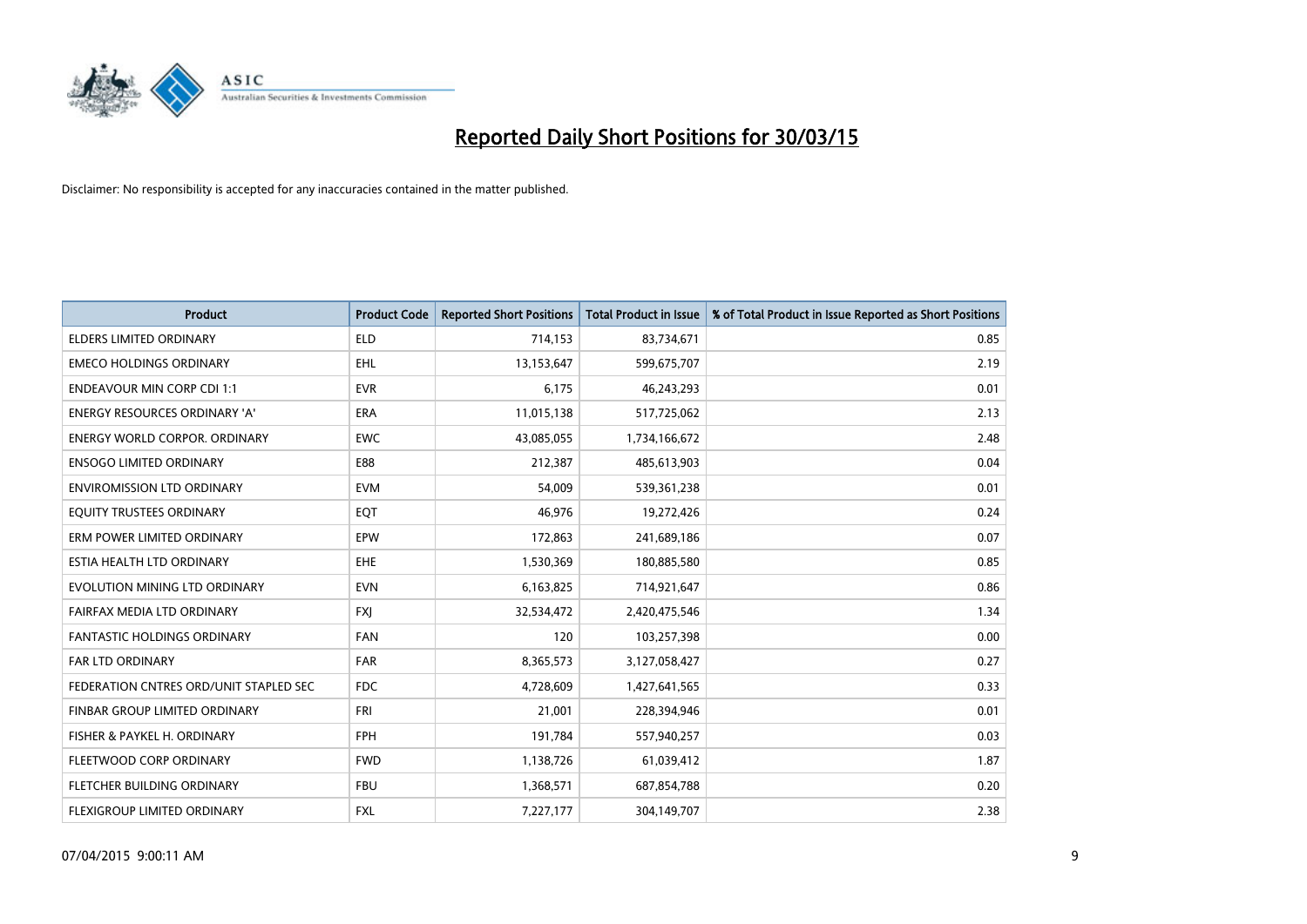

| <b>Product</b>                             | <b>Product Code</b> | <b>Reported Short Positions</b> | <b>Total Product in Issue</b> | % of Total Product in Issue Reported as Short Positions |
|--------------------------------------------|---------------------|---------------------------------|-------------------------------|---------------------------------------------------------|
| FLIGHT CENTRE TRAVEL ORDINARY              | <b>FLT</b>          | 9,945,565                       | 100,795,991                   | 9.87                                                    |
| FLINDERS MINES LTD ORDINARY                | <b>FMS</b>          | 164,998                         | 2,762,995,689                 | 0.01                                                    |
| <b>FOCUS MINERALS LTD ORDINARY</b>         | <b>FML</b>          | 1,936,219                       | 9,137,375,877                 | 0.02                                                    |
| FOLKESTONE EDU TRUST UNITS                 | FET.                | 834,563                         | 244,378,866                   | 0.34                                                    |
| FONTERRA SHARE FUND ORDINARY UNITS         | <b>FSF</b>          | 118,885                         | 120,653,436                   | 0.10                                                    |
| FORTESCUE METALS GRP ORDINARY              | <b>FMG</b>          | 384,613,569                     | 3,113,798,151                 | 12.35                                                   |
| FREEDOM FOOD LTD ORDINARY                  | <b>FNP</b>          | 133,598                         | 153,356,329                   | 0.09                                                    |
| <b>G.U.D. HOLDINGS ORDINARY</b>            | GUD                 | 1,875,055                       | 70,939,492                    | 2.64                                                    |
| <b>G8 EDUCATION LIMITED ORDINARY</b>       | <b>GEM</b>          | 13,741,988                      | 359,151,207                   | 3.83                                                    |
| <b>GALAXY RESOURCES ORDINARY</b>           | GXY                 | 845,062                         | 1,064,783,990                 | 0.08                                                    |
| <b>GBST HOLDINGS ORDINARY</b>              | GBT                 | 470,680                         | 66,561,725                    | 0.71                                                    |
| <b>GDI PROPERTY GRP STAPLED SECURITIES</b> | GDI                 | 1,175,061                       | 567,575,025                   | 0.21                                                    |
| <b>GENESIS ENERGY LTD ORDINARY</b>         | <b>GNE</b>          | 116,371                         | 1,000,000,000                 | 0.01                                                    |
| <b>GENETIC TECHNOLOGIES ORDINARY</b>       | GTG                 | 13,486,500                      | 1,714,191,631                 | 0.79                                                    |
| <b>GENTRACK GROUP LTD ORDINARY</b>         | <b>GTK</b>          | 3,000                           | 72,699,510                    | 0.00                                                    |
| <b>GENWORTH MORTGAGE ORDINARY</b>          | <b>GMA</b>          | 16,466,971                      | 650,000,000                   | 2.53                                                    |
| <b>GEODYNAMICS LIMITED ORDINARY</b>        | GDY                 | 819                             | 435,880,130                   | 0.00                                                    |
| <b>GINDALBIE METALS LTD ORDINARY</b>       | <b>GBG</b>          | 13,513,454                      | 1,495,448,025                 | 0.90                                                    |
| <b>GOLD ROAD RES LTD ORDINARY</b>          | GOR                 | 1,616,440                       | 594,881,822                   | 0.27                                                    |
| <b>GOODMAN GROUP STAPLED</b>               | <b>GMG</b>          | 2,930,395                       | 1,753,035,922                 | 0.17                                                    |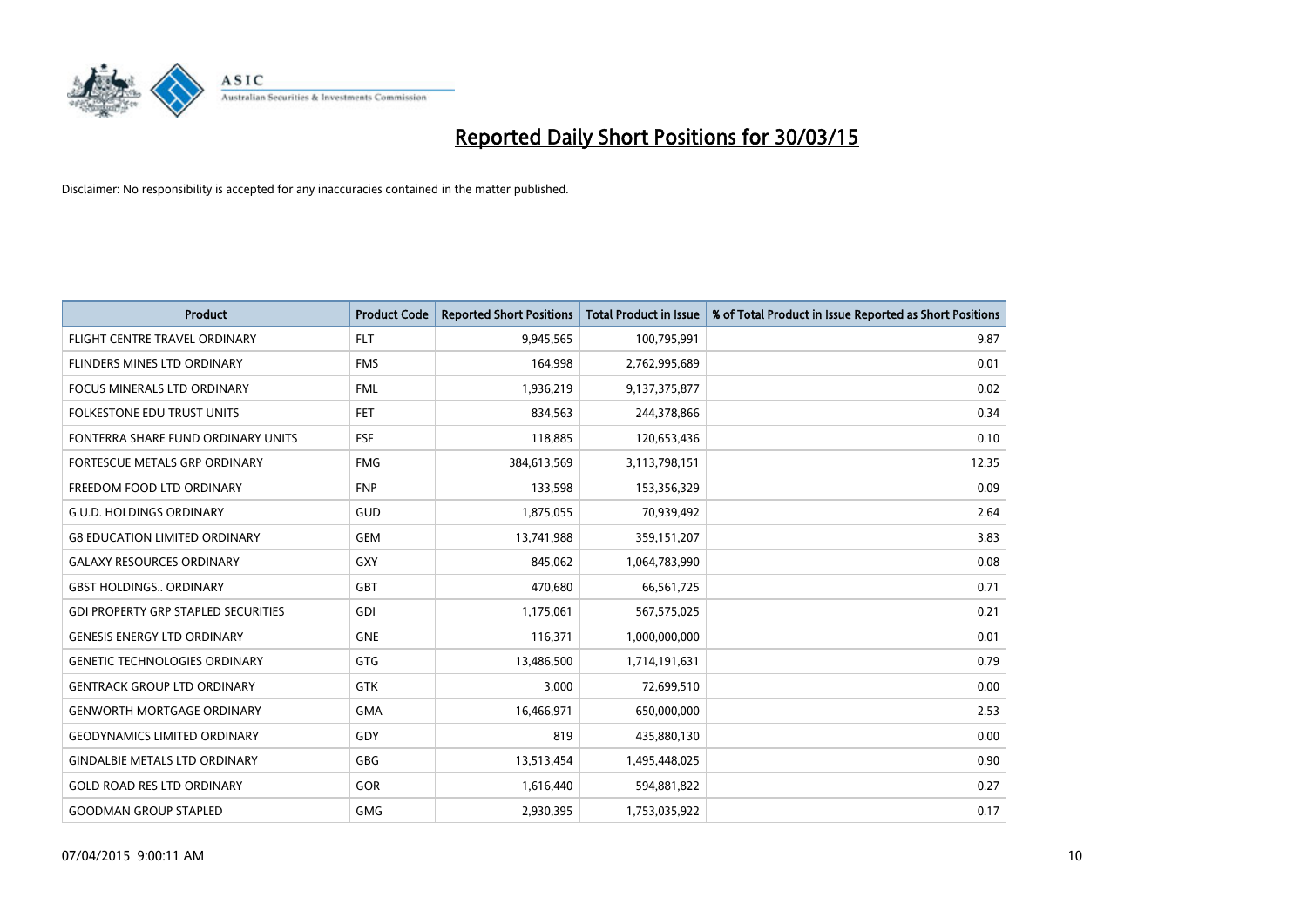

| <b>Product</b>                                   | <b>Product Code</b> | <b>Reported Short Positions</b> | <b>Total Product in Issue</b> | % of Total Product in Issue Reported as Short Positions |
|--------------------------------------------------|---------------------|---------------------------------|-------------------------------|---------------------------------------------------------|
| <b>GPT GROUP STAPLED SEC.</b>                    | GPT                 | 10,210,596                      | 1,777,579,081                 | 0.57                                                    |
| <b>GPT METRO OFFICE FND UNITS</b>                | <b>GMF</b>          | 1,425,916                       | 127,600,500                   | 1.12                                                    |
| <b>GRAINCORP LIMITED A CLASS ORDINARY</b>        | <b>GNC</b>          | 12,329,769                      | 228,855,628                   | 5.39                                                    |
| <b>GRAYS ECOM LTD ORDINARY</b>                   | <b>GEG</b>          | 11,711                          | 92,109,420                    | 0.01                                                    |
| <b>GREENCROSS LIMITED ORDINARY</b>               | GXL                 | 2,069,392                       | 111,447,503                   | 1.86                                                    |
| <b>GREENLAND MIN EN LTD ORDINARY</b>             | GGG                 | 3,788,000                       | 683,080,555                   | 0.55                                                    |
| GREENLAND MIN EN LTD RIGHTS 26-JUN-14            | GGGR                | 3,842                           | 88,685,050                    | 0.00                                                    |
| <b>GROWTHPOINT PROPERTY ORD/UNIT STAPLED SEC</b> | GOZ                 | 622,192                         | 569,027,781                   | 0.11                                                    |
| <b>GRYPHON MINERALS LTD ORDINARY</b>             | GRY                 | 1,161,173                       | 401,290,987                   | 0.29                                                    |
| <b>GWA GROUP LTD ORDINARY</b>                    | <b>GWA</b>          | 15,963,436                      | 306,533,770                   | 5.21                                                    |
| <b>HANSEN TECHNOLOGIES ORDINARY</b>              | <b>HSN</b>          | 498,598                         | 163,289,381                   | 0.31                                                    |
| HARVEY NORMAN ORDINARY                           | <b>HVN</b>          | 25,576,190                      | 1,110,603,911                 | 2.30                                                    |
| HEALTHSCOPE LIMITED. ORDINARY                    | <b>HSO</b>          | 6,881,142                       | 1,732,094,838                 | 0.40                                                    |
| <b>HENDERSON GROUP CDI 1:1</b>                   | <b>HGG</b>          | 1,772,253                       | 737,445,473                   | 0.24                                                    |
| HFA HOLDINGS LIMITED ORDINARY                    | <b>HFA</b>          | 308                             | 162,147,897                   | 0.00                                                    |
| <b>HIGHLANDS PACIFIC ORDINARY</b>                | <b>HIG</b>          |                                 | 920,577,086                   | 0.00                                                    |
| HILLGROVE RES LTD ORDINARY                       | <b>HGO</b>          | 92,496                          | 147,798,623                   | 0.06                                                    |
| HILLS LTD ORDINARY                               | <b>HIL</b>          | 2,825,316                       | 231,985,526                   | 1.22                                                    |
| HORIZON OIL LIMITED ORDINARY                     | <b>HZN</b>          | 43,865,079                      | 1,301,981,265                 | 3.37                                                    |
| <b>HOTEL PROPERTY STAPLED</b>                    | <b>HPI</b>          | 454,775                         | 146, 105, 439                 | 0.31                                                    |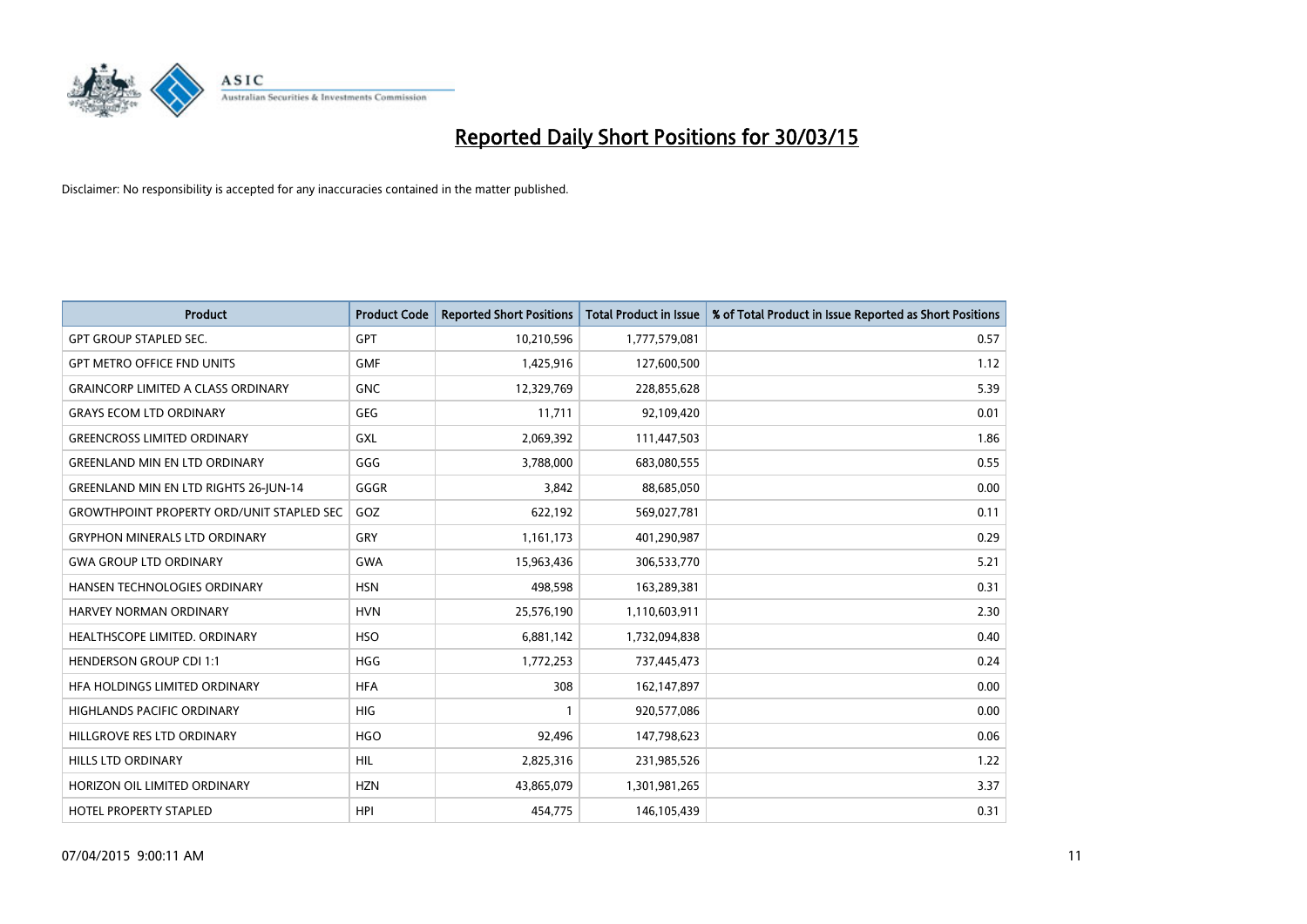

| <b>Product</b>                                | <b>Product Code</b> | <b>Reported Short Positions</b> | <b>Total Product in Issue</b> | % of Total Product in Issue Reported as Short Positions |
|-----------------------------------------------|---------------------|---------------------------------|-------------------------------|---------------------------------------------------------|
| HUNTER HALL GLOBAL ORDINARY                   | <b>HHV</b>          | 616,921                         | 217,217,148                   | 0.28                                                    |
| HUON AQUACULTURE GRP ORDINARY                 | <b>HUO</b>          | 433                             | 87,337,207                    | 0.00                                                    |
| <b>ICAR ASIA LTD ORDINARY</b>                 | ICQ                 | 169,526                         | 218,592,707                   | 0.08                                                    |
| <b>IINET LIMITED ORDINARY</b>                 | <b>IIN</b>          | 4,675,006                       | 162,950,896                   | 2.87                                                    |
| <b>ILUKA RESOURCES ORDINARY</b>               | ILU                 | 32,893,215                      | 418,700,517                   | 7.86                                                    |
| <b>IMDEX LIMITED ORDINARY</b>                 | <b>IMD</b>          | 1,334,301                       | 216,203,136                   | 0.62                                                    |
| IMF BENTHAM LTD ORDINARY                      | <b>IMF</b>          | 3,775,580                       | 166,580,957                   | 2.27                                                    |
| <b>IMPEDIMED LIMITED ORDINARY</b>             | <b>IPD</b>          | 407,440                         | 293,202,840                   | 0.14                                                    |
| <b>INCITEC PIVOT ORDINARY</b>                 | IPL                 | 14,025,918                      | 1,675,621,466                 | 0.84                                                    |
| <b>INDEPENDENCE GROUP ORDINARY</b>            | <b>IGO</b>          | 3,261,266                       | 234,256,573                   | 1.39                                                    |
| <b>INDUSTRIA REIT STAPLED</b>                 | <b>IDR</b>          | 776,388                         | 125,000,001                   | 0.62                                                    |
| <b>INFIGEN ENERGY STAPLED SECURITIES</b>      | <b>IFN</b>          | 2,388,416                       | 767,887,581                   | 0.31                                                    |
| <b>INFOMEDIA LTD ORDINARY</b>                 | <b>IFM</b>          | 699,244                         | 307,987,687                   | 0.23                                                    |
| <b>INGENIA GROUP STAPLED SECURITIES</b>       | <b>INA</b>          | 18,991,456                      | 878,851,910                   | 2.16                                                    |
| <b>INSURANCE AUSTRALIA ORDINARY</b>           | <b>IAG</b>          | 19,517,415                      | 2,341,618,048                 | 0.83                                                    |
| <b>INTREPID MINES ORDINARY</b>                | IAU                 | 281,074                         | 369,869,196                   | 0.08                                                    |
| INTUERI EDU GRP LTD ORDINARY                  | IQE                 | 196                             | 100,000,000                   | 0.00                                                    |
| <b>INVESTA OFFICE FUND STAPLED SECURITIES</b> | <b>IOF</b>          | 1,355,427                       | 614,047,458                   | 0.22                                                    |
| <b>INVOCARE LIMITED ORDINARY</b>              | <b>IVC</b>          | 4,098,982                       | 110,030,298                   | 3.73                                                    |
| <b>IOOF HOLDINGS LTD ORDINARY</b>             | IFL                 | 12,140,576                      | 300,133,752                   | 4.05                                                    |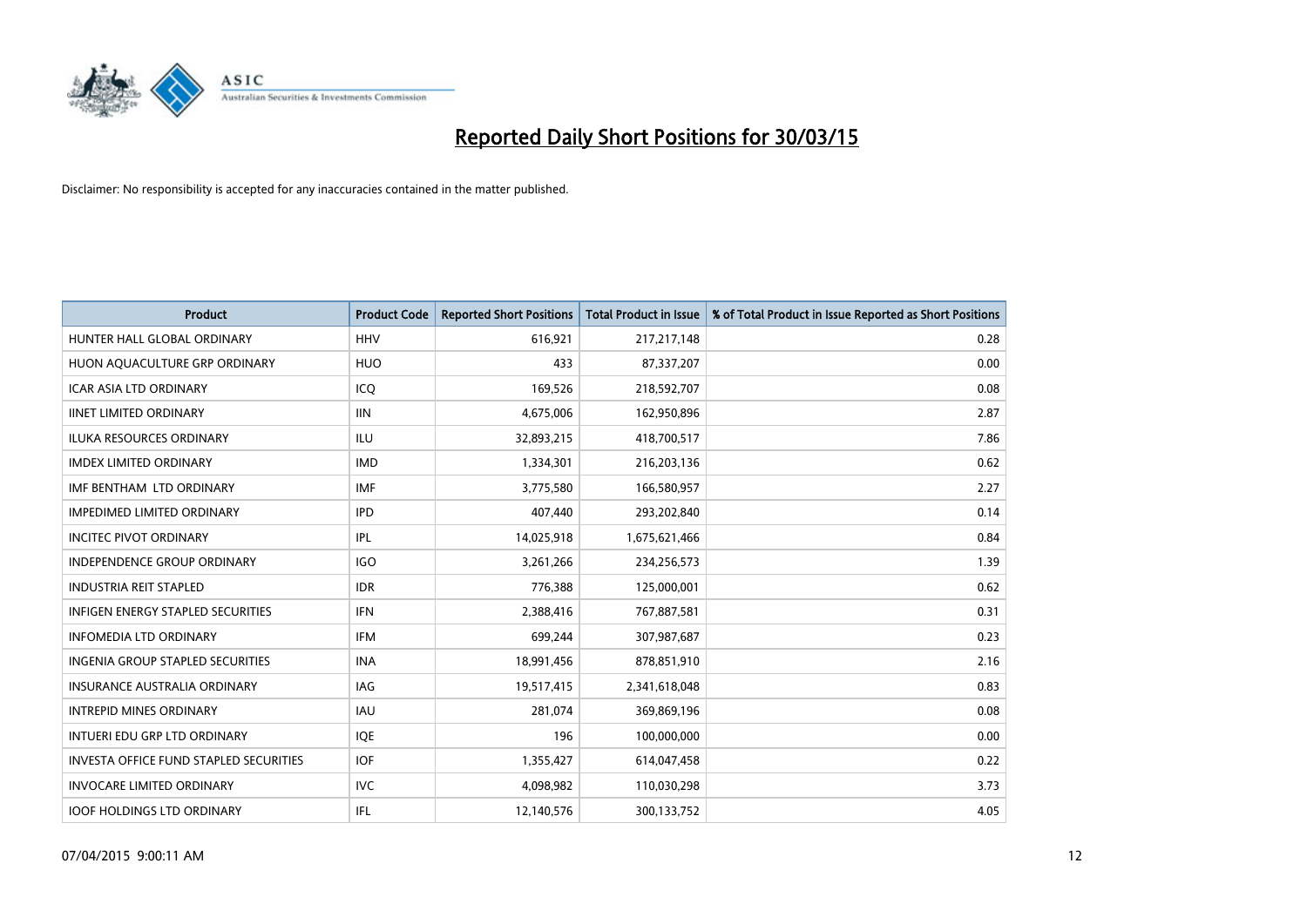

| <b>Product</b>                           | <b>Product Code</b> | <b>Reported Short Positions</b> | <b>Total Product in Issue</b> | % of Total Product in Issue Reported as Short Positions |
|------------------------------------------|---------------------|---------------------------------|-------------------------------|---------------------------------------------------------|
| <b>IPH LIMITED ORDINARY</b>              | <b>IPH</b>          | 572,369                         | 157,559,499                   | 0.36                                                    |
| <b>IPROPERTY GROUP LTD ORDINARY</b>      | <b>IPP</b>          | 4,771,327                       | 186,703,204                   | 2.56                                                    |
| <b>IRESS LIMITED ORDINARY</b>            | <b>IRE</b>          | 5,667,174                       | 159,097,319                   | 3.56                                                    |
| <b>ISELECT LTD ORDINARY</b>              | <b>ISU</b>          | 638,142                         | 261,489,894                   | 0.24                                                    |
| <b>ISENTIA GROUP LTD ORDINARY</b>        | <b>ISD</b>          | 140,042                         | 200,000,001                   | 0.07                                                    |
| <b>ISENTRIC LTD. ORDINARY</b>            | ICU                 | 39,829                          | 134,703,703                   | 0.03                                                    |
| JAMES HARDIE INDUST CHESS DEPOSITARY INT | <b>IHX</b>          | 14,148,497                      | 445,680,673                   | 3.17                                                    |
| JAPARA HEALTHCARE LT ORDINARY            | <b>IHC</b>          | 18,940,370                      | 263,046,592                   | 7.20                                                    |
| <b>JB HI-FI LIMITED ORDINARY</b>         | <b>IBH</b>          | 8,960,586                       | 98,981,083                    | 9.05                                                    |
| KAROON GAS AUSTRALIA ORDINARY            | <b>KAR</b>          | 23,268,923                      | 246,621,832                   | 9.44                                                    |
| KATHMANDU HOLD LTD ORDINARY              | <b>KMD</b>          | 12,219,062                      | 201,484,583                   | 6.06                                                    |
| <b>KBL MINING LIMITED ORDINARY</b>       | <b>KBL</b>          | 1,820                           | 495,765,509                   | 0.00                                                    |
| KINGSGATE CONSOLID. ORDINARY             | <b>KCN</b>          | 16,019,735                      | 223,584,937                   | 7.16                                                    |
| KINGSROSE MINING LTD ORDINARY            | <b>KRM</b>          | 803,334                         | 358,611,493                   | 0.22                                                    |
| <b>KOGI IRON LTD ORDINARY</b>            | <b>KFE</b>          | 1,322,613                       | 376,669,836                   | 0.35                                                    |
| LEIGHTON HOLDINGS ORDINARY               | LEI                 | 6,329,580                       | 338,503,563                   | 1.87                                                    |
| LEND LEASE GROUP UNIT/ORD STAPLED        | <b>LLC</b>          | 1,542,431                       | 580,468,486                   | 0.27                                                    |
| LIFESTYLE COMMUNIT, ORDINARY             | LIC                 | 25,000                          | 101,395,131                   | 0.02                                                    |
| LIQUEFIED NATURAL ORDINARY               | <b>LNG</b>          | 14,711,633                      | 462,943,201                   | 3.18                                                    |
| LONESTAR RESO LTD ORDINARY               | LNR                 | 130,902                         | 752,187,211                   | 0.02                                                    |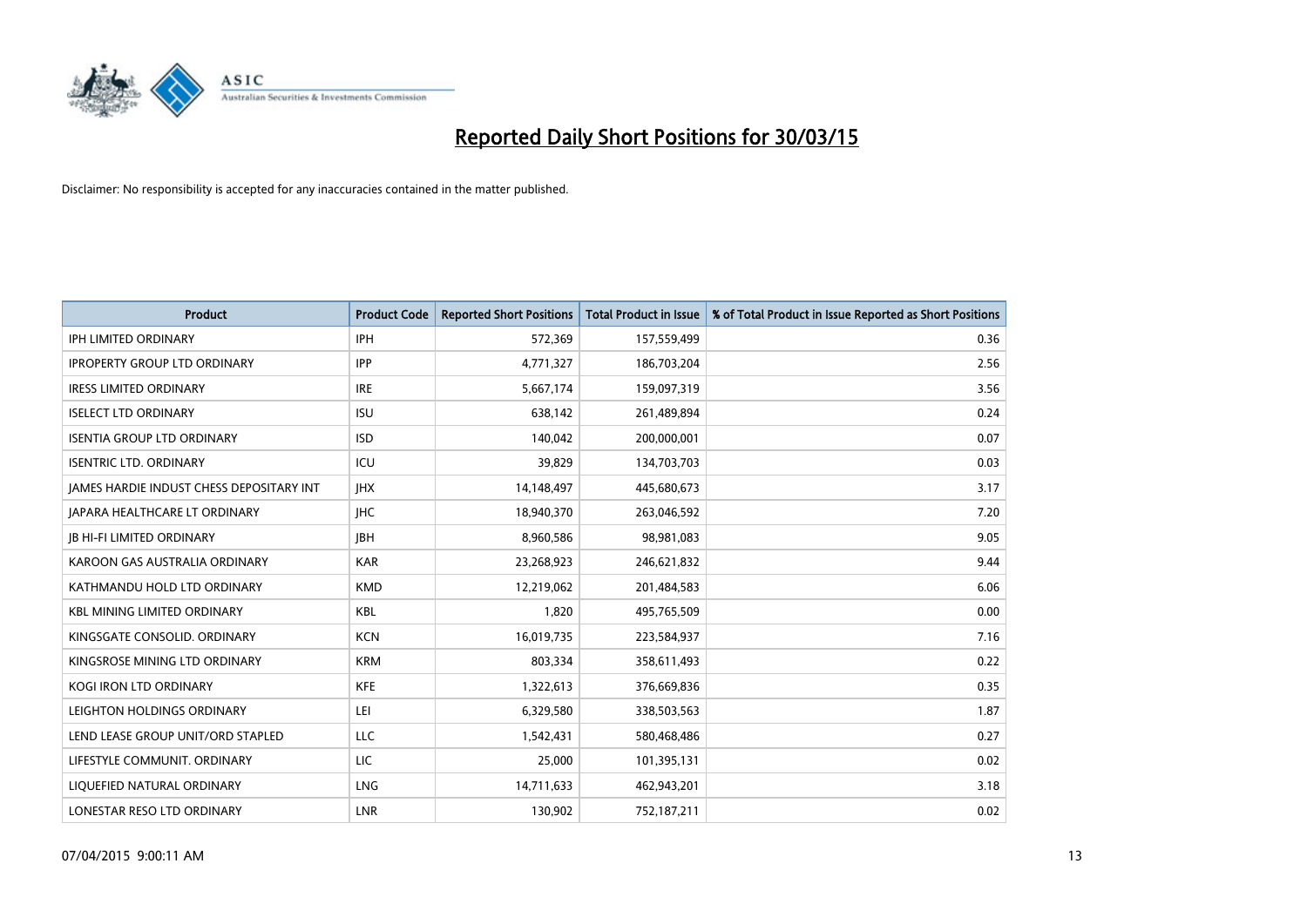

| <b>Product</b>                        | <b>Product Code</b> | <b>Reported Short Positions</b> | <b>Total Product in Issue</b> | % of Total Product in Issue Reported as Short Positions |
|---------------------------------------|---------------------|---------------------------------|-------------------------------|---------------------------------------------------------|
| LYNAS CORPORATION ORDINARY            | <b>LYC</b>          | 86,526,284                      | 3,371,002,400                 | 2.57                                                    |
| <b>M2 GRP LTD ORDINARY</b>            | <b>MTU</b>          | 1,847,361                       | 182,371,728                   | 1.01                                                    |
| <b>MACA LIMITED ORDINARY</b>          | <b>MLD</b>          | 1,702,134                       | 232,676,373                   | 0.73                                                    |
| <b>MACMAHON HOLDINGS ORDINARY</b>     | <b>MAH</b>          | 25,020                          | 1,261,699,966                 | 0.00                                                    |
| MACO ATLAS ROADS GRP ORDINARY STAPLED | <b>MOA</b>          | 12,748,916                      | 511,538,852                   | 2.49                                                    |
| MACQUARIE GROUP LTD ORDINARY          | <b>MQG</b>          | 732,737                         | 331,145,063                   | 0.22                                                    |
| MAGELLAN FIN GRP LTD ORDINARY         | <b>MFG</b>          | 1,455,836                       | 159,866,183                   | 0.91                                                    |
| MAGELLAN FLAGSHIP ORDINARY            | <b>MFF</b>          | 142,535                         | 361,157,928                   | 0.04                                                    |
| <b>MANTRA GROUP LTD ORDINARY</b>      | <b>MTR</b>          | 3,824,148                       | 265,864,672                   | 1.44                                                    |
| MATRIX C & E LTD ORDINARY             | <b>MCE</b>          | 2,546,538                       | 94,555,428                    | 2.69                                                    |
| MAVERICK DRILLING ORDINARY            | <b>MAD</b>          | 8,742                           | 545,000,115                   | 0.00                                                    |
| <b>MAXITRANS INDUSTRIES ORDINARY</b>  | <b>MXI</b>          | 173,914                         | 185,075,653                   | 0.09                                                    |
| MAYNE PHARMA LTD ORDINARY             | <b>MYX</b>          | 13,076,800                      | 784,889,531                   | 1.67                                                    |
| MCMILLAN SHAKESPEARE ORDINARY         | <b>MMS</b>          | 210,062                         | 81,810,993                    | 0.26                                                    |
| MEDIBANK PRIVATE LTD ORDINARY         | <b>MPL</b>          | 28,690,167                      | 2,754,003,240                 | 1.04                                                    |
| MEDUSA MINING LTD ORDINARY            | <b>MML</b>          | 6,508,383                       | 207,794,301                   | 3.13                                                    |
| MELBOURNE IT LIMITED ORDINARY         | <b>MLB</b>          | 3,002                           | 92,944,392                    | 0.00                                                    |
| MERIDIAN ENERGY INSTALMENT RECEIPTS   | <b>MEZCA</b>        | 382,579                         | 1,255,413,626                 | 0.03                                                    |
| MESOBLAST LIMITED ORDINARY            | <b>MSB</b>          | 25,866,388                      | 324,441,029                   | 7.97                                                    |
| METALS X LIMITED ORDINARY             | <b>MLX</b>          | 9,382                           | 416,010,939                   | 0.00                                                    |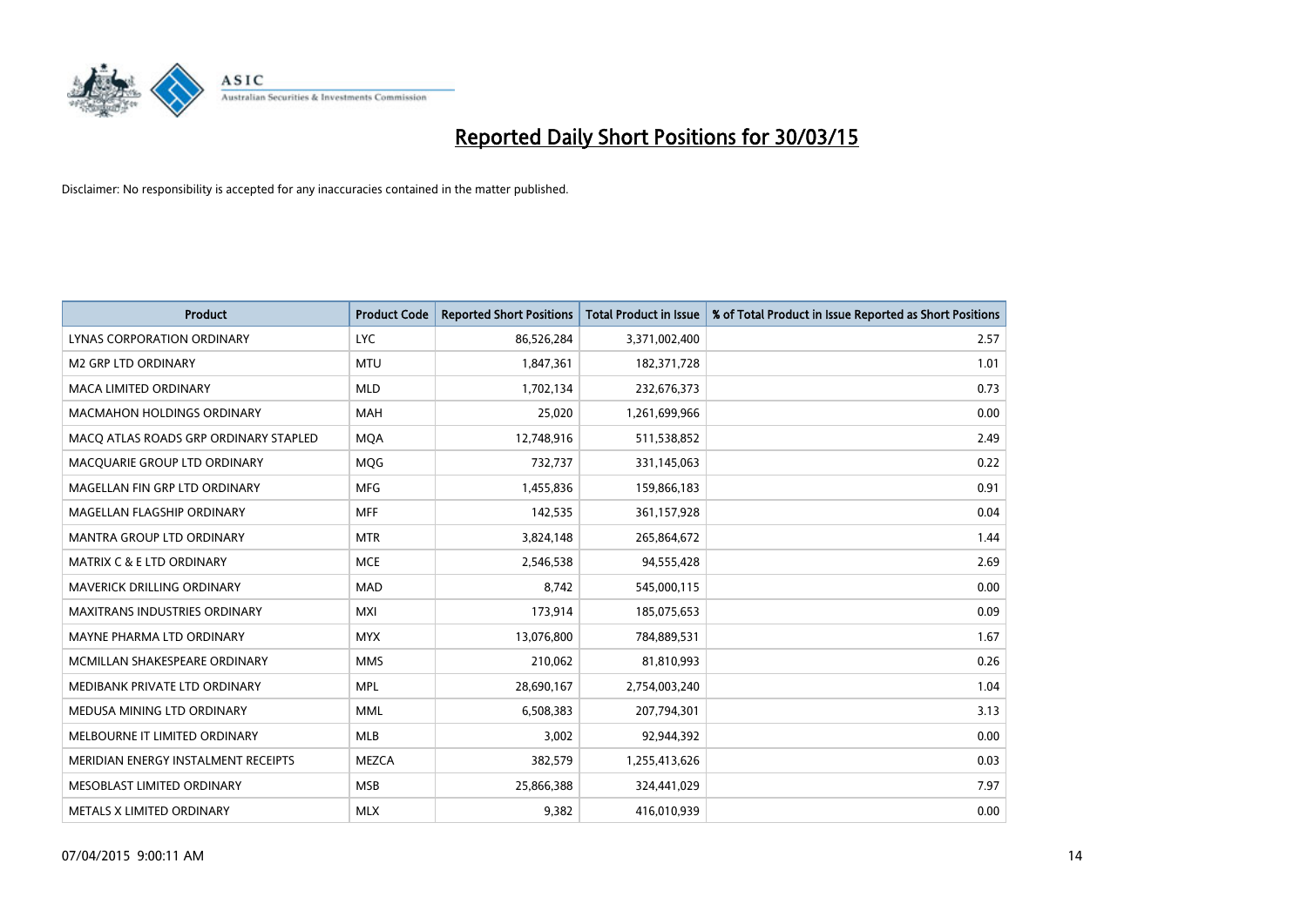

| <b>Product</b>                     | <b>Product Code</b> | <b>Reported Short Positions</b> | <b>Total Product in Issue</b> | % of Total Product in Issue Reported as Short Positions |
|------------------------------------|---------------------|---------------------------------|-------------------------------|---------------------------------------------------------|
| METCASH LIMITED ORDINARY           | <b>MTS</b>          | 161,816,612                     | 928,357,876                   | 17.43                                                   |
| MIGHTY RIVER POWER ORDINARY        | <b>MYT</b>          | 1,718,510                       | 1,400,012,517                 | 0.12                                                    |
| MINCOR RESOURCES NL ORDINARY       | <b>MCR</b>          | 8,627                           | 188,238,274                   | 0.00                                                    |
| MINERAL DEPOSITS ORDINARY          | <b>MDL</b>          | 208,073                         | 103,676,341                   | 0.20                                                    |
| MINERAL RESOURCES, ORDINARY        | <b>MIN</b>          | 22,621,264                      | 187,270,274                   | 12.08                                                   |
| MIRABELA NICKEL LTD ORDINARY       | <b>MBN</b>          | 2,012,125                       | 929,710,216                   | 0.22                                                    |
| MIRVAC GROUP STAPLED SECURITIES    | <b>MGR</b>          | 1,707,306                       | 3,697,620,317                 | 0.05                                                    |
| MISSION NEWENERGY ORDINARY         | <b>MBT</b>          | 59,648                          | 40,870,275                    | 0.15                                                    |
| <b>MMAOFFSHOR ORDINARY</b>         | <b>MRM</b>          | 34,525,883                      | 368,666,221                   | 9.37                                                    |
| MOLOPO ENERGY LTD ORDINARY         | <b>MPO</b>          | 46,833                          | 248,869,398                   | 0.02                                                    |
| MONADELPHOUS GROUP ORDINARY        | <b>MND</b>          | 13,975,141                      | 92,998,380                    | 15.03                                                   |
| MONASH IVF GROUP LTD ORDINARY      | <b>MVF</b>          | 1,230,206                       | 231,081,089                   | 0.53                                                    |
| <b>MONEY3 CORPORATION ORDINARY</b> | <b>MNY</b>          | 107,562                         | 128,383,729                   | 0.08                                                    |
| MORTGAGE CHOICE LTD ORDINARY       | <b>MOC</b>          | 120,286                         | 124,216,248                   | 0.10                                                    |
| <b>MOUNT GIBSON IRON ORDINARY</b>  | <b>MGX</b>          | 83,066,039                      | 1,090,805,085                 | 7.62                                                    |
| MULTIPLEX SITES SITES              | <b>MXUPA</b>        | 2,299                           | 4,500,000                     | 0.05                                                    |
| MYER HOLDINGS LTD ORDINARY         | <b>MYR</b>          | 101,760,200                     | 585,689,551                   | 17.37                                                   |
| <b>MYSTATE LIMITED ORDINARY</b>    | <b>MYS</b>          | 3,258                           | 87,283,417                    | 0.00                                                    |
| NANOSONICS LIMITED ORDINARY        | <b>NAN</b>          | 1,671,264                       | 279,521,110                   | 0.60                                                    |
| NATIONAL AUST. BANK ORDINARY       | <b>NAB</b>          | 13,648,382                      | 2,421,112,169                 | 0.56                                                    |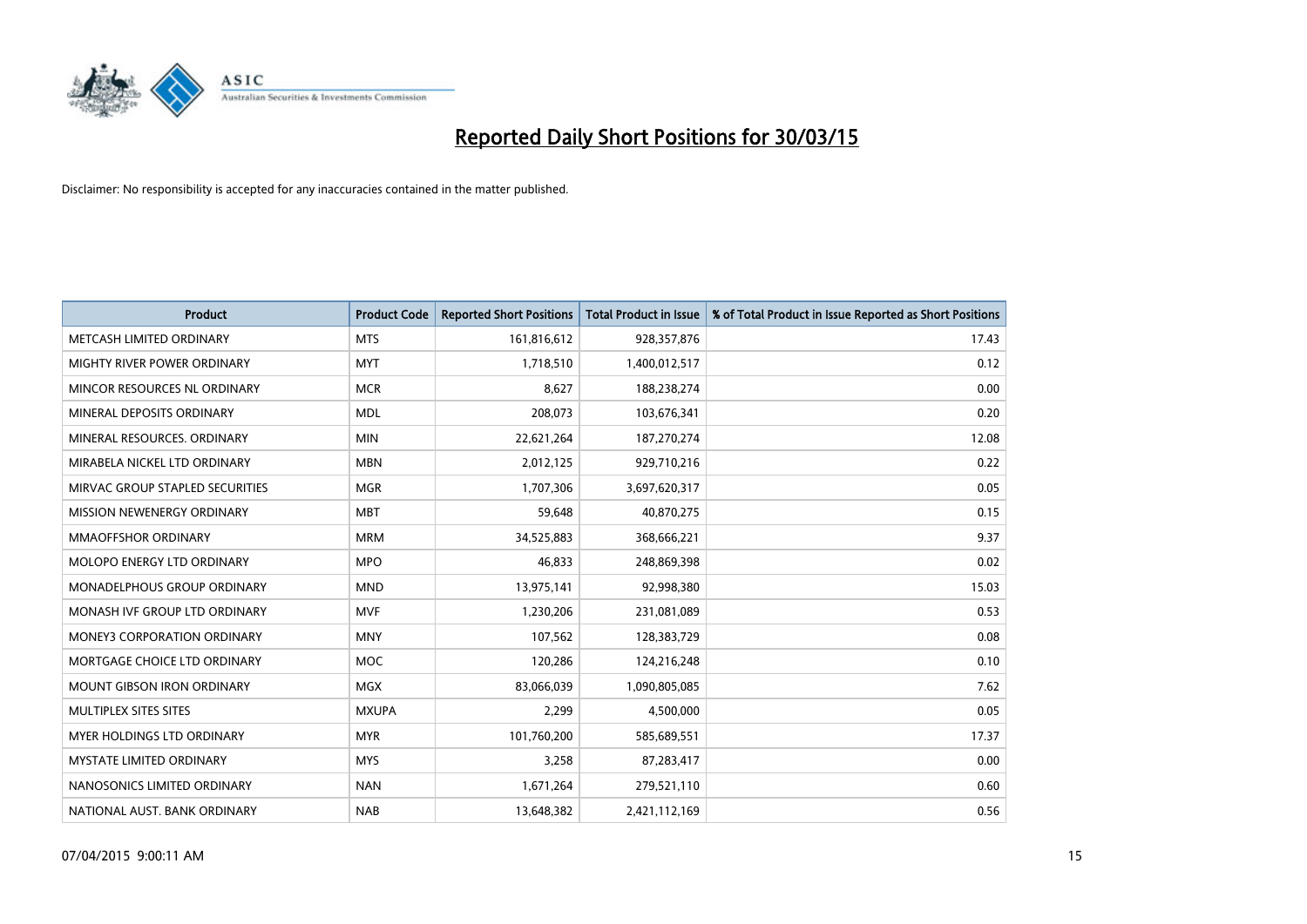

| <b>Product</b>                         | <b>Product Code</b> | <b>Reported Short Positions</b> | <b>Total Product in Issue</b> | % of Total Product in Issue Reported as Short Positions |
|----------------------------------------|---------------------|---------------------------------|-------------------------------|---------------------------------------------------------|
| NATIONAL STORAGE STAPLED               | <b>NSR</b>          | 2,571,654                       | 295,631,660                   | 0.87                                                    |
| NAVITAS LIMITED ORDINARY               | <b>NVT</b>          | 3,465,970                       | 376,330,968                   | 0.92                                                    |
| NEARMAP LTD ORDINARY                   | <b>NEA</b>          | 2,096,949                       | 350,696,101                   | 0.60                                                    |
| NEON ENERGY LIMITED ORDINARY           | <b>NEN</b>          | 13,244                          | 553,037,848                   | 0.00                                                    |
| NEW HOPE CORPORATION ORDINARY          | <b>NHC</b>          | 881,790                         | 830,999,449                   | 0.11                                                    |
| NEWCREST MINING ORDINARY               | <b>NCM</b>          | 7,190,847                       | 766,510,971                   | 0.94                                                    |
| NEWS CORP A NON-VOTING CDI             | <b>NWSLV</b>        | 335                             | 2,548,551                     | 0.01                                                    |
| NEWS CORP B VOTING CDI                 | <b>NWS</b>          | 1,873,885                       | 41,190,847                    | 4.55                                                    |
| NEWSAT LIMITED ORDINARY                | <b>NWT</b>          | 1,136,958                       | 643,874,841                   | 0.18                                                    |
| NEXTDC LIMITED ORDINARY                | <b>NXT</b>          | 14,550,588                      | 193,450,200                   | 7.52                                                    |
| NEXUS ENERGY LIMITED ORDINARY          | <b>NXS</b>          | 58,176                          | 1,330,219,459                 | 0.00                                                    |
| NIB HOLDINGS LIMITED ORDINARY          | <b>NHF</b>          | 2,268,028                       | 439,004,182                   | 0.52                                                    |
| NINE ENTERTAINMENT ORDINARY            | <b>NEC</b>          | 41,223,446                      | 940,295,023                   | 4.38                                                    |
| NOBLE MINERAL RES ORDINARY             | <b>NMG</b>          | 2,365,726                       | 666,397,952                   | 0.36                                                    |
| NORTHERN IRON LTD ORDINARY             | <b>NFE</b>          | 10,000                          | 484,405,314                   | 0.00                                                    |
| NORTHERN STAR ORDINARY                 | <b>NST</b>          | 30,855,073                      | 592,416,408                   | 5.21                                                    |
| NOVION PROPERTY GRP STAPLED SECURITIES | <b>NVN</b>          | 69,527,480                      | 3,077,214,058                 | 2.26                                                    |
| NOVOGEN LIMITED ORDINARY               | <b>NRT</b>          | 505,000                         | 256,019,150                   | 0.20                                                    |
| NRW HOLDINGS LIMITED ORDINARY          | <b>NWH</b>          | 18,135,497                      | 278,888,011                   | 6.50                                                    |
| NUFARM LIMITED ORDINARY                | <b>NUF</b>          | 4,950,140                       | 264,948,132                   | 1.87                                                    |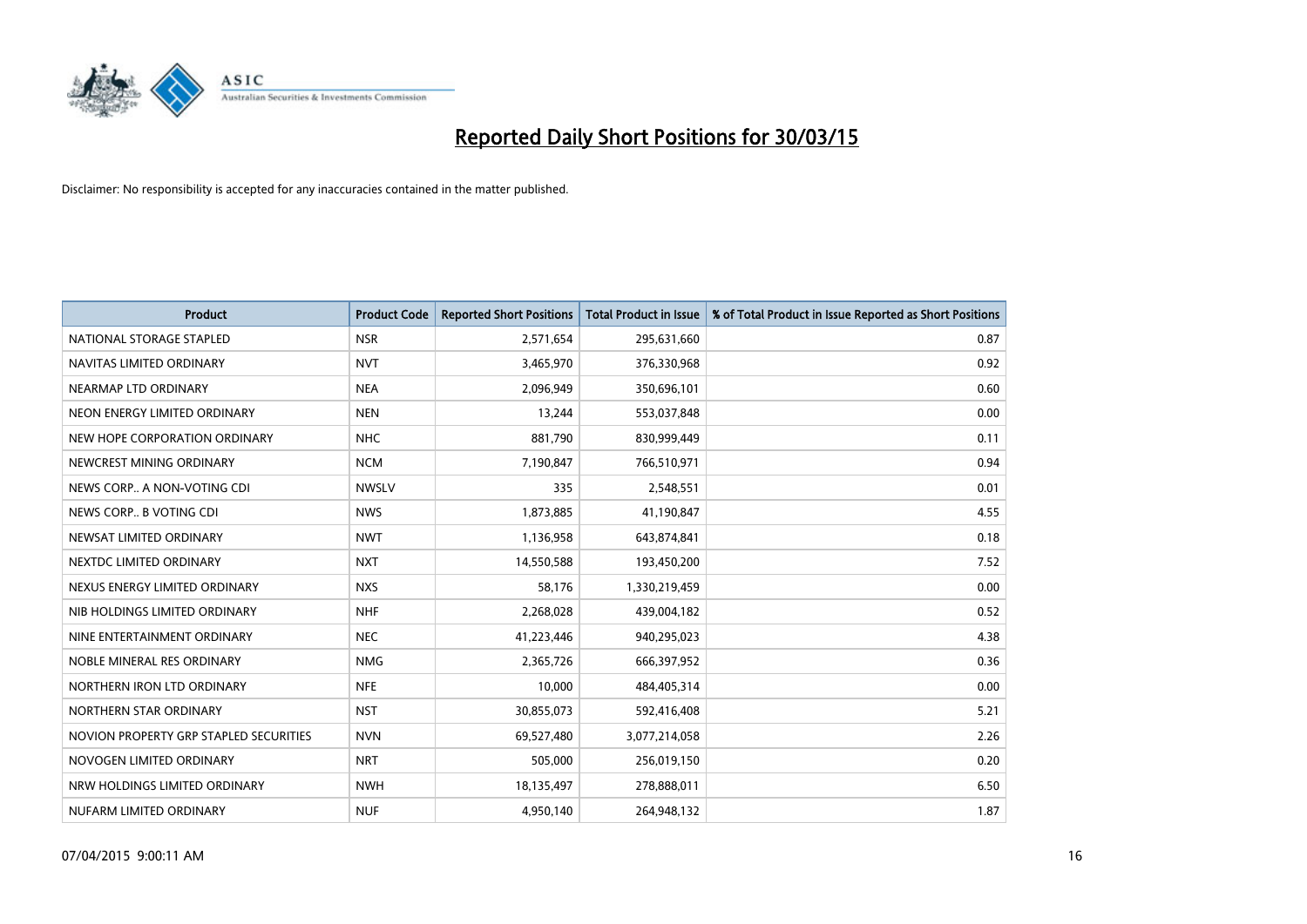

| <b>Product</b>                        | <b>Product Code</b> | <b>Reported Short Positions</b> | <b>Total Product in Issue</b> | % of Total Product in Issue Reported as Short Positions |
|---------------------------------------|---------------------|---------------------------------|-------------------------------|---------------------------------------------------------|
| NUPLEX INDUSTRIES ORDINARY            | <b>NPX</b>          | 1,000                           | 198,125,827                   | 0.00                                                    |
| OCEANAGOLD CORP. CHESS DEPOSITARY INT | <b>OGC</b>          | 1,099,245                       | 303,459,668                   | 0.36                                                    |
| OIL SEARCH LTD ORDINARY               | <b>OSH</b>          | 19,885,253                      | 1,522,692,587                 | 1.31                                                    |
| OM HOLDINGS LIMITED ORDINARY          | <b>OMH</b>          | 861                             | 733,423,337                   | 0.00                                                    |
| OOH!MEDIA LIMITED ORDINARY            | <b>OML</b>          | 617,955                         | 149,882,534                   | 0.41                                                    |
| ORICA LIMITED ORDINARY                | ORI                 | 43,629,158                      | 372,743,291                   | 11.70                                                   |
| ORIGIN ENERGY ORDINARY                | <b>ORG</b>          | 8,915,527                       | 1,106,319,054                 | 0.81                                                    |
| OROCOBRE LIMITED ORDINARY             | <b>ORE</b>          | 3,471,466                       | 151,286,114                   | 2.29                                                    |
| ORORA LIMITED ORDINARY                | <b>ORA</b>          | 2,461,853                       | 1,206,684,923                 | 0.20                                                    |
| OROTONGROUP LIMITED ORDINARY          | <b>ORL</b>          | 136,759                         | 40,880,902                    | 0.33                                                    |
| OSPREY MED INC CDI 2:1                | <b>OSP</b>          | 37,500                          | 123,216,826                   | 0.03                                                    |
| OTTO ENERGY LIMITED ORDINARY          | OEL                 | 378,001                         | 1,155,790,071                 | 0.03                                                    |
| OZ MINERALS ORDINARY                  | OZL                 | 4,704,694                       | 303,470,022                   | 1.55                                                    |
| OZFOREX GROUP LTD ORDINARY            | <b>OFX</b>          | 10,537,821                      | 240,000,000                   | 4.39                                                    |
| <b>PACIFIC BRANDS ORDINARY</b>        | <b>PBG</b>          | 79,035,848                      | 917,226,291                   | 8.62                                                    |
| PACIFIC SMILES GRP ORDINARY           | <b>PSQ</b>          | 133,000                         | 151,993,395                   | 0.09                                                    |
| PACT GROUP HLDGS LTD ORDINARY         | PGH                 | 1,795,870                       | 294,145,019                   | 0.61                                                    |
| PALADIN ENERGY LTD ORDINARY           | <b>PDN</b>          | 89,351,822                      | 1,666,927,668                 | 5.36                                                    |
| PANAUST LIMITED ORDINARY              | <b>PNA</b>          | 8,585,348                       | 647,862,526                   | 1.33                                                    |
| PANORAMIC RESOURCES ORDINARY          | PAN                 | 2,313,897                       | 321,424,015                   | 0.72                                                    |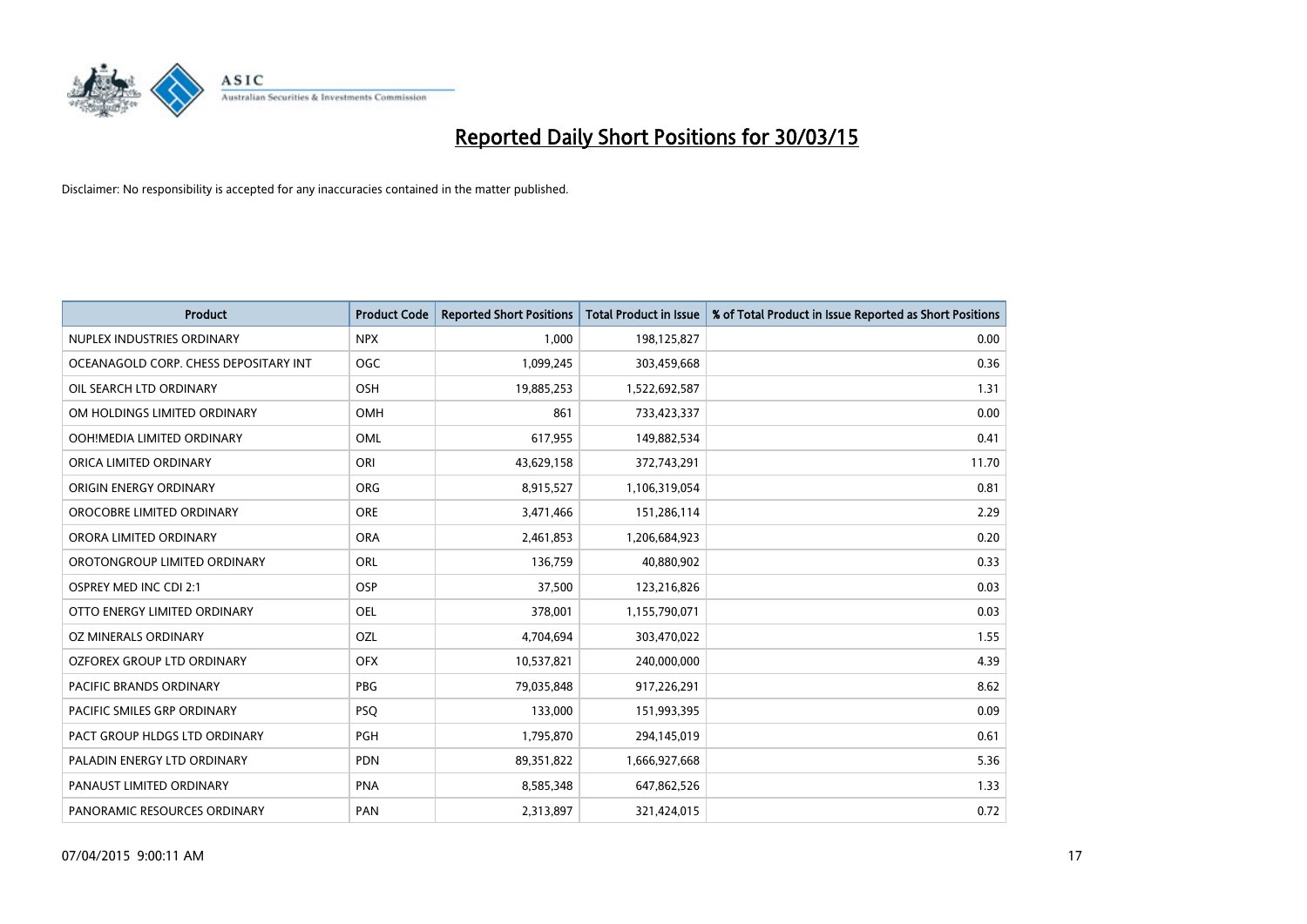

| <b>Product</b>                 | <b>Product Code</b> | <b>Reported Short Positions</b> | <b>Total Product in Issue</b> | % of Total Product in Issue Reported as Short Positions |
|--------------------------------|---------------------|---------------------------------|-------------------------------|---------------------------------------------------------|
| PANTERRA GOLD LTD ORDINARY     | PGI                 |                                 | 84,812,720                    | 0.00                                                    |
| PAPERLINX LIMITED ORDINARY     | <b>PPX</b>          | 57,788                          | 665, 181, 261                 | 0.01                                                    |
| PATTIES FOODS LTD ORDINARY     | PFL                 | 157                             | 139,234,153                   | 0.00                                                    |
| PEET LIMITED ORDINARY          | <b>PPC</b>          | 26,014                          | 484,853,684                   | 0.01                                                    |
| PENINSULA ENERGY LTD ORDINARY  | <b>PEN</b>          | $\mathbf{1}$                    | 6,906,809,008                 | 0.00                                                    |
| PERPETUAL LIMITED ORDINARY     | <b>PPT</b>          | 1,024,045                       | 46,574,426                    | 2.20                                                    |
| PERSEUS MINING LTD ORDINARY    | <b>PRU</b>          | 21,317,335                      | 526,656,401                   | 4.05                                                    |
| PHARMAXIS LTD ORDINARY         | <b>PXS</b>          | 8,779                           | 311,702,299                   | 0.00                                                    |
| PLATINUM ASSET ORDINARY        | <b>PTM</b>          | 2,658,480                       | 584,652,029                   | 0.45                                                    |
| PLATINUM AUSTRALIA ORDINARY    | <b>PLA</b>          | 836,127                         | 504,968,043                   | 0.17                                                    |
| PLATINUM CAPITAL LTD ORDINARY  | <b>PMC</b>          | 200,037                         | 233,325,987                   | 0.09                                                    |
| PMP LIMITED ORDINARY           | <b>PMP</b>          | 27,581                          | 323,781,124                   | 0.01                                                    |
| POSEIDON NICK LTD ORDINARY     | POS                 | 1,300,460                       | 683,588,322                   | 0.19                                                    |
| PRANA BIOTECHNOLOGY ORDINARY   | PBT                 | 4,448,680                       | 527,107,470                   | 0.84                                                    |
| PREMIER INVESTMENTS ORDINARY   | <b>PMV</b>          | 381,967                         | 155,900,075                   | 0.25                                                    |
| PRIMARY HEALTH CARE ORDINARY   | <b>PRY</b>          | 59,828,345                      | 512,130,550                   | 11.68                                                   |
| PRIME MEDIA GRP LTD ORDINARY   | <b>PRT</b>          | 870,682                         | 366,330,303                   | 0.24                                                    |
| PROGRAMMED ORDINARY            | <b>PRG</b>          | 554,714                         | 118,667,178                   | 0.47                                                    |
| PROMESA LIMITED ORDINARY       | <b>PRA</b>          | 3,748,713                       | 384,412,465                   | 0.98                                                    |
| <b>QANTAS AIRWAYS ORDINARY</b> | QAN                 | 367,627                         | 2,196,330,250                 | 0.02                                                    |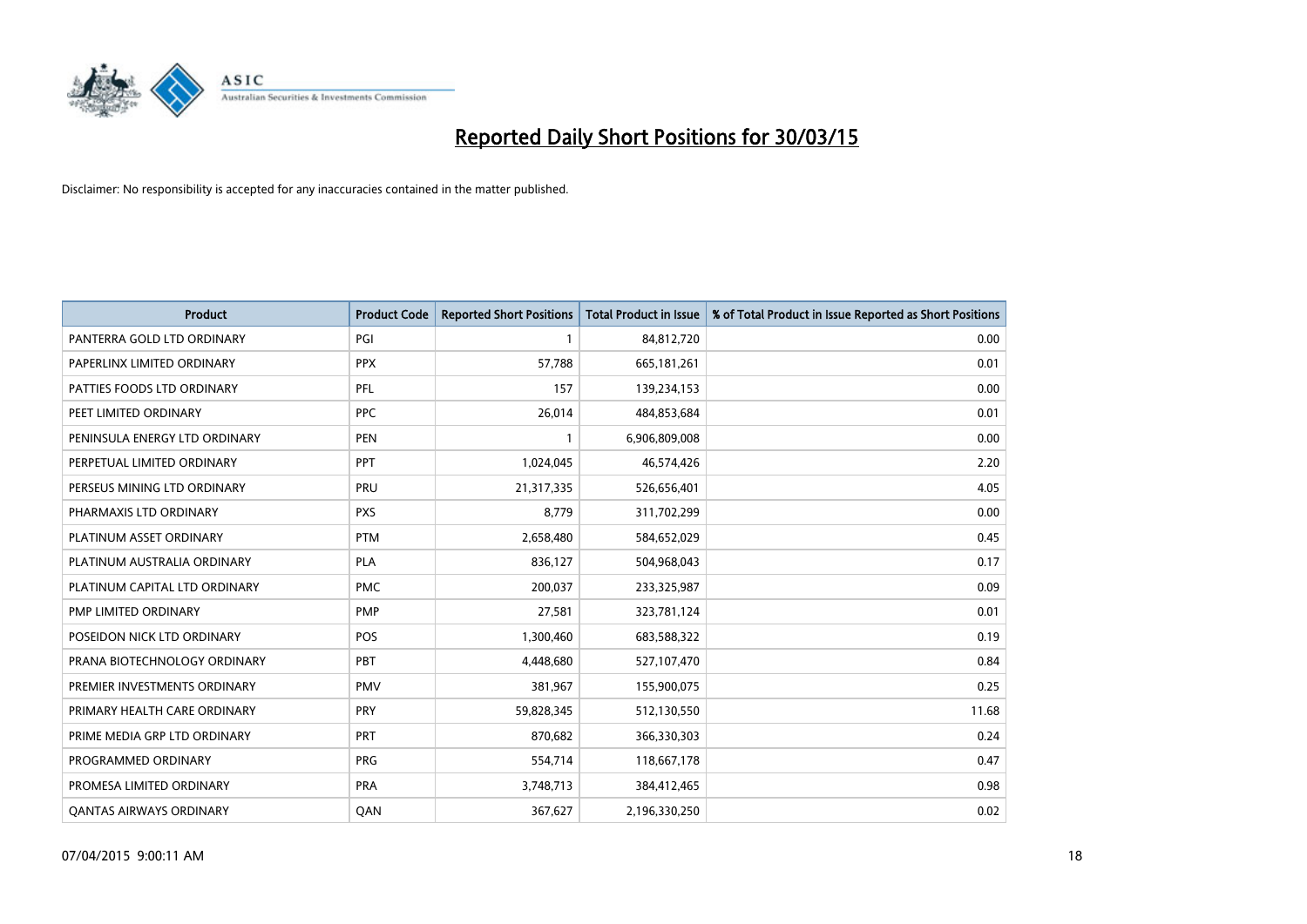

| Product                             | <b>Product Code</b> | <b>Reported Short Positions</b> | <b>Total Product in Issue</b> | % of Total Product in Issue Reported as Short Positions |
|-------------------------------------|---------------------|---------------------------------|-------------------------------|---------------------------------------------------------|
| OBE INSURANCE GROUP ORDINARY        | <b>OBE</b>          | 12,680,085                      | 1,364,945,301                 | 0.93                                                    |
| <b>QUBE HOLDINGS LTD ORDINARY</b>   | QUB                 | 2,010,848                       | 1,054,428,076                 | 0.19                                                    |
| QUICKSTEP HOLDINGS ORDINARY         | OHL                 | 50,000                          | 397,873,501                   | 0.01                                                    |
| RAMSAY HEALTH CARE ORDINARY         | <b>RHC</b>          | 496,877                         | 202,081,252                   | 0.25                                                    |
| <b>RCG CORPORATION LTD ORDINARY</b> | <b>RCG</b>          | 2,005,382                       | 268,408,625                   | 0.75                                                    |
| <b>RCR TOMLINSON ORDINARY</b>       | <b>RCR</b>          | 579,902                         | 138,745,453                   | 0.42                                                    |
| <b>REA GROUP ORDINARY</b>           | <b>REA</b>          | 1,901,890                       | 131,714,699                   | 1.44                                                    |
| RECALL HOLDINGS LTD ORDINARY        | <b>REC</b>          | 274,629                         | 313,674,711                   | 0.09                                                    |
| <b>RECKON LIMITED ORDINARY</b>      | <b>RKN</b>          | 1,456,431                       | 112,084,762                   | 1.30                                                    |
| <b>RED 5 LIMITED ORDINARY</b>       | <b>RED</b>          | 174,739                         | 759,451,008                   | 0.02                                                    |
| <b>RED FORK ENERGY ORDINARY</b>     | <b>RFE</b>          | 112,160                         | 501,051,719                   | 0.02                                                    |
| REDBANK ENERGY LTD ORDINARY         | <b>AEJ</b>          | 13                              | 786,287                       | 0.00                                                    |
| REGIONAL EXPRESS ORDINARY           | <b>REX</b>          | 26,722                          | 110,154,375                   | 0.02                                                    |
| REGIS HEALTHCARE LTD ORDINARY       | <b>REG</b>          | 491,729                         | 300,345,797                   | 0.16                                                    |
| <b>REGIS RESOURCES ORDINARY</b>     | <b>RRL</b>          | 30,421,711                      | 499,781,595                   | 6.09                                                    |
| RESMED INC CDI 10:1                 | <b>RMD</b>          | 3,596,295                       | 1,403,838,170                 | 0.26                                                    |
| RESOLUTE MINING ORDINARY            | <b>RSG</b>          | 9,944,313                       | 641,189,223                   | 1.55                                                    |
| RESOURCE GENERATION ORDINARY        | <b>RES</b>          | 1                               | 581,380,338                   | 0.00                                                    |
| <b>RETAIL FOOD GROUP ORDINARY</b>   | <b>RFG</b>          | 4,725,906                       | 160,321,903                   | 2.95                                                    |
| REX MINERALS LIMITED ORDINARY       | <b>RXM</b>          | 718,032                         | 220,519,784                   | 0.33                                                    |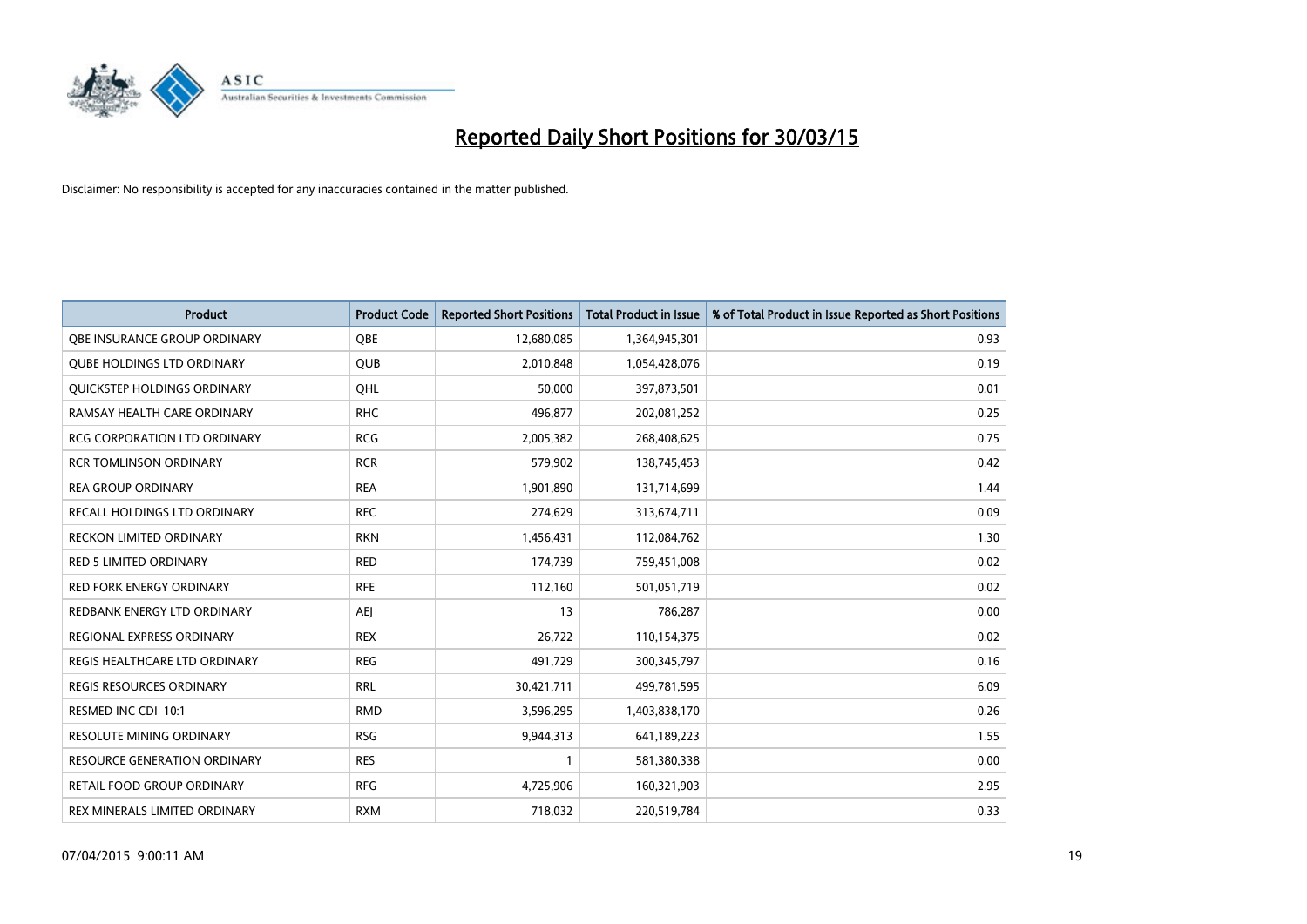

| <b>Product</b>                        | <b>Product Code</b> | <b>Reported Short Positions</b> | <b>Total Product in Issue</b> | % of Total Product in Issue Reported as Short Positions |
|---------------------------------------|---------------------|---------------------------------|-------------------------------|---------------------------------------------------------|
| RIO TINTO LIMITED ORDINARY            | <b>RIO</b>          | 5,970,300                       | 435,758,720                   | 1.37                                                    |
| RNY PROPERTY TRUST UNITS              | <b>RNY</b>          | 1,000                           | 263,413,889                   | 0.00                                                    |
| <b>ROX RESOURCES ORDINARY</b>         | <b>RXL</b>          | 5,523,255                       | 850,540,095                   | 0.65                                                    |
| ROYAL WOLF HOLDINGS ORDINARY          | <b>RWH</b>          | 176,116                         | 100,387,052                   | 0.18                                                    |
| SAI GLOBAL LIMITED ORDINARY           | SAI                 | 665,346                         | 211,761,727                   | 0.31                                                    |
| SALMAT LIMITED ORDINARY               | <b>SLM</b>          | 11,073                          | 159,812,799                   | 0.01                                                    |
| SAMSON OIL & GAS LTD ORDINARY         | SSN                 | 776,800                         | 2,837,782,022                 | 0.03                                                    |
| SANDFIRE RESOURCES ORDINARY           | <b>SFR</b>          | 347,032                         | 156,428,011                   | 0.22                                                    |
| SANTOS LTD ORDINARY                   | <b>STO</b>          | 34,870,126                      | 1,002,155,772                 | 3.48                                                    |
| SARACEN MINERAL ORDINARY              | SAR                 | 3,697,514                       | 792,784,738                   | 0.47                                                    |
| SCA PROPERTY GROUP STAPLED SECURITIES | SCP                 | 15,155,968                      | 650,839,582                   | 2.33                                                    |
| <b>SCENTRE GRP STAPLED</b>            | SCG                 | 16,405,215                      | 5,324,296,678                 | 0.31                                                    |
| SEDGMAN LIMITED ORDINARY              | <b>SDM</b>          | 543,805                         | 227,059,277                   | 0.24                                                    |
| SEEK LIMITED ORDINARY                 | <b>SEK</b>          | 13,439,428                      | 344,076,965                   | 3.91                                                    |
| SELECT HARVESTS ORDINARY              | SHV                 | 1,207,453                       | 70,940,874                    | 1.70                                                    |
| SENEX ENERGY LIMITED ORDINARY         | SXY                 | 93,476,735                      | 1,149,657,377                 | 8.13                                                    |
| SEVEN GROUP HOLDINGS ORDINARY         | <b>SVW</b>          | 7,789,017                       | 296,260,281                   | 2.63                                                    |
| SEVEN WEST MEDIA LTD ORDINARY         | <b>SWM</b>          | 50,535,564                      | 999,160,872                   | 5.06                                                    |
| SHINE CORPORATE ORDINARY              | <b>SHI</b>          | 363,592                         | 172,400,081                   | 0.21                                                    |
| SIGMA PHARMACEUTICAL ORDINARY         | <b>SIP</b>          | 14,498,282                      | 1,093,424,867                 | 1.33                                                    |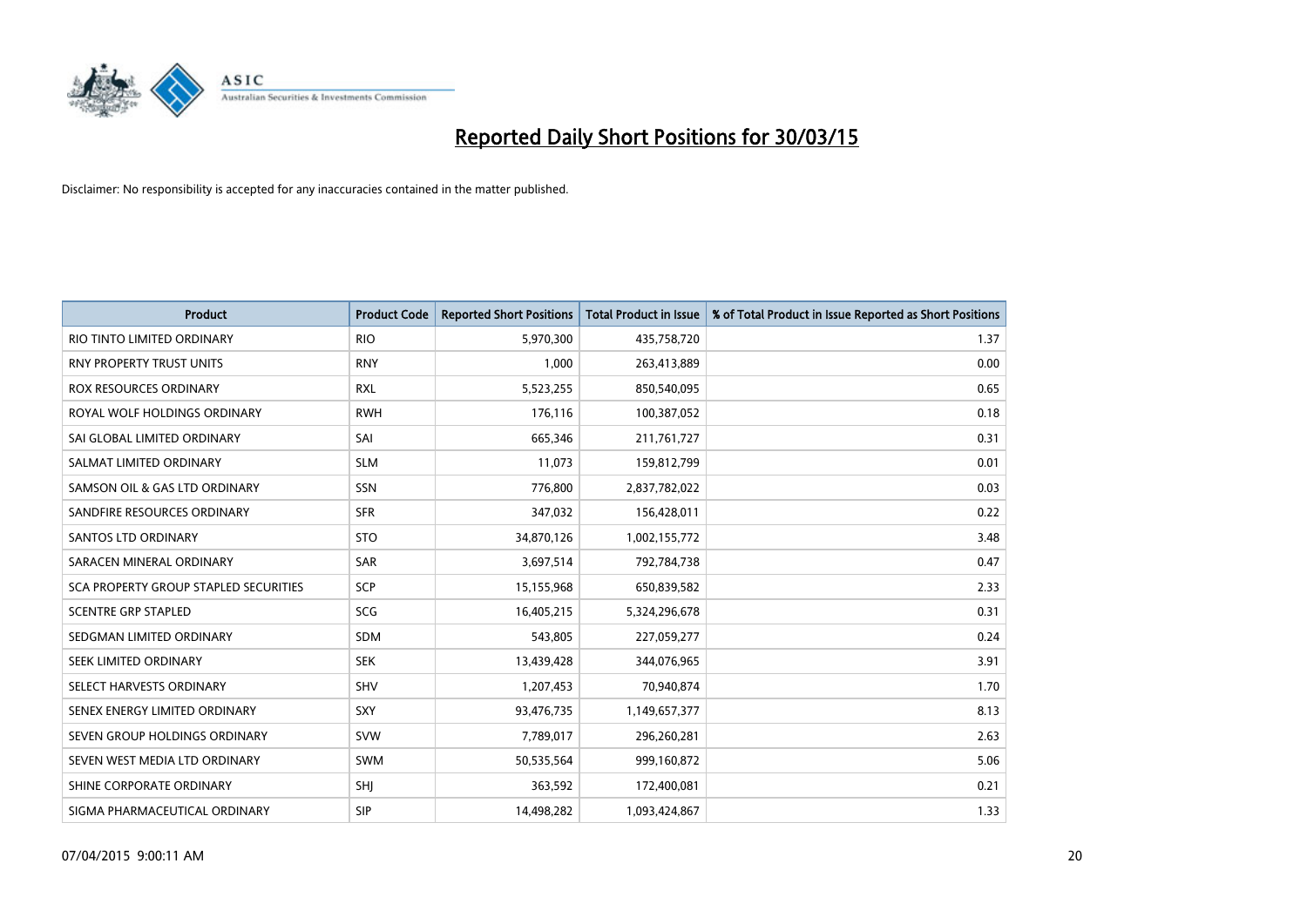

| <b>Product</b>                           | <b>Product Code</b> | <b>Reported Short Positions</b> | <b>Total Product in Issue</b> | % of Total Product in Issue Reported as Short Positions |
|------------------------------------------|---------------------|---------------------------------|-------------------------------|---------------------------------------------------------|
| SILEX SYSTEMS ORDINARY                   | <b>SLX</b>          | 4,679,710                       | 170,467,339                   | 2.75                                                    |
| SILVER CHEF LIMITED ORDINARY             | <b>SIV</b>          | 22,141                          | 29,763,389                    | 0.07                                                    |
| SILVER LAKE RESOURCE ORDINARY            | <b>SLR</b>          | 19,453,817                      | 503,233,971                   | 3.87                                                    |
| SIMS METAL MGMT LTD ORDINARY             | SGM                 | 17,428,899                      | 204,795,889                   | 8.51                                                    |
| SINGAPORE TELECOMM. CHESS DEPOSITARY INT | SGT                 | 3,361,209                       | 130,397,705                   | 2.58                                                    |
| SINO GAS ENERGY ORDINARY                 | <b>SEH</b>          | 11,783,331                      | 1,544,247,358                 | 0.76                                                    |
| SIRIUS RESOURCES NL ORDINARY             | <b>SIR</b>          | 17,675,641                      | 341,638,269                   | 5.17                                                    |
| SIRTEX MEDICAL ORDINARY                  | <b>SRX</b>          | 216,914                         | 56,530,231                    | 0.38                                                    |
| SKILLED GROUP LTD ORDINARY               | <b>SKE</b>          | 6,284,653                       | 235,898,291                   | 2.66                                                    |
| <b>SKY NETWORK ORDINARY</b>              | <b>SKT</b>          | 193,538                         | 389,139,785                   | 0.05                                                    |
| SKYCITY ENT GRP LTD ORDINARY             | <b>SKC</b>          | 8,599,692                       | 587,472,741                   | 1.46                                                    |
| SKYDIVE THE BEACH GR ORDINARY            | <b>SKB</b>          | 1,331,525                       | 293,369,700                   | 0.45                                                    |
| <b>SLATER &amp; GORDON ORDINARY</b>      | SGH                 | 10,880,557                      | 209,730,529                   | 5.19                                                    |
| SMS MANAGEMENT, ORDINARY                 | <b>SMX</b>          | 902,176                         | 69,318,017                    | 1.30                                                    |
| SONIC HEALTHCARE ORDINARY                | <b>SHL</b>          | 3,145,974                       | 401,961,556                   | 0.78                                                    |
| SOUL PATTINSON (W.H) ORDINARY            | SOL                 | 151,323                         | 239,395,320                   | 0.06                                                    |
| SPARK INFRASTRUCTURE STAPLED US PROHIBT. | SKI                 | 45,984,987                      | 1,466,360,128                 | 3.14                                                    |
| SPARK NEW ZEALAND ORDINARY               | <b>SPK</b>          | 6,708,924                       | 1,834,783,488                 | 0.37                                                    |
| SPDR 200 FUND ETF UNITS                  | <b>STW</b>          | 15,113                          | 48,005,598                    | 0.03                                                    |
| SPECIALTY FASHION ORDINARY               | <b>SFH</b>          | 31,994                          | 192,236,121                   | 0.02                                                    |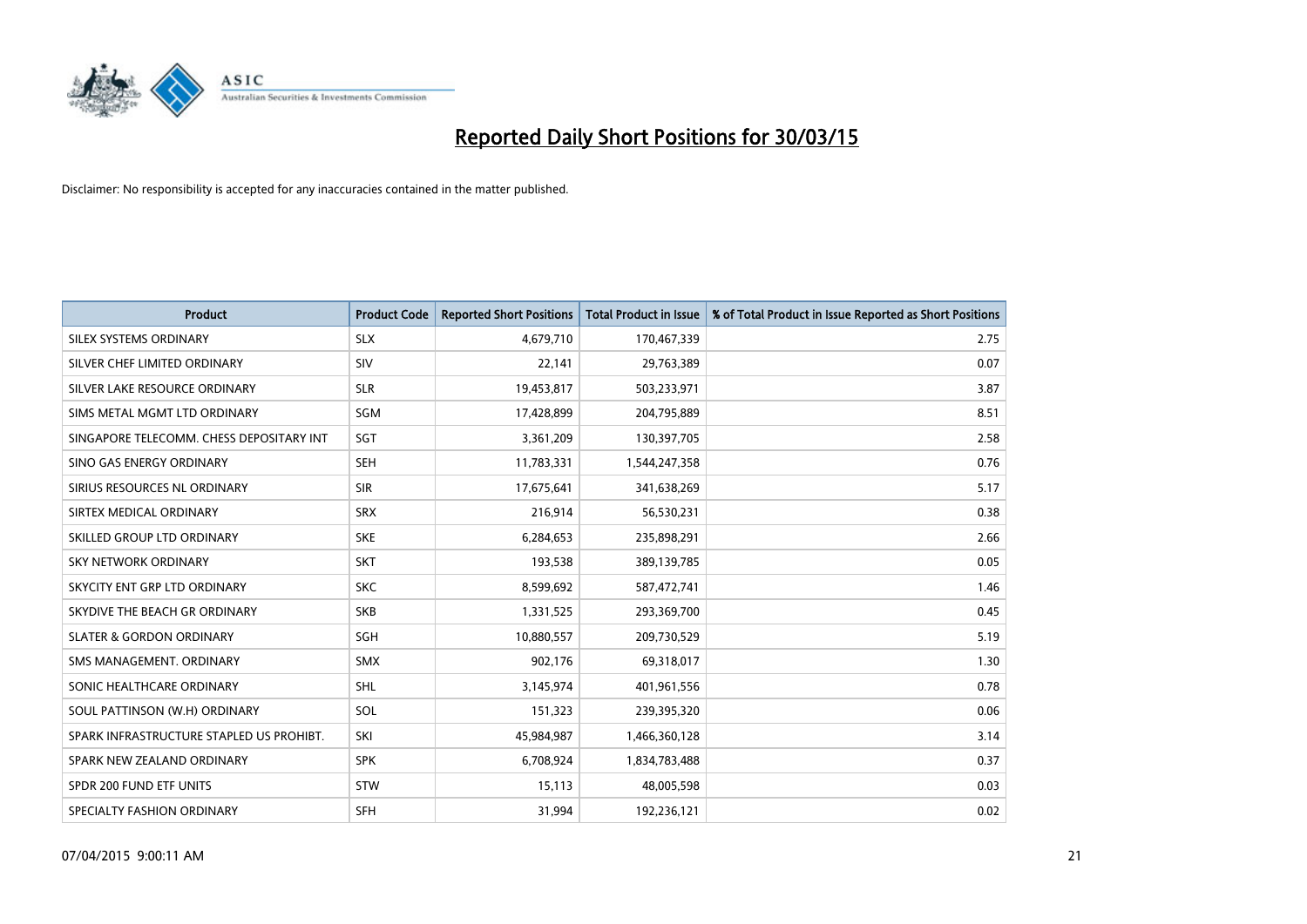

| <b>Product</b>                   | <b>Product Code</b> | <b>Reported Short Positions</b> | <b>Total Product in Issue</b> | % of Total Product in Issue Reported as Short Positions |
|----------------------------------|---------------------|---------------------------------|-------------------------------|---------------------------------------------------------|
| SPOTLESS GRP HLD LTD ORDINARY    | <b>SPO</b>          | 43,651,021                      | 1,098,290,178                 | 3.97                                                    |
| ST BARBARA LIMITED ORDINARY      | <b>SBM</b>          | 5,999,151                       | 495,102,525                   | 1.21                                                    |
| STARPHARMA HOLDINGS ORDINARY     | <b>SPL</b>          | 7,099,251                       | 319,138,501                   | 2.22                                                    |
| STEADFAST GROUP LTD ORDINARY     | <b>SDF</b>          | 9,399,252                       | 741,449,461                   | 1.27                                                    |
| STHN CROSS MEDIA ORDINARY        | SXL                 | 25,467,658                      | 732,319,622                   | 3.48                                                    |
| STOCKLAND UNITS/ORD STAPLED      | SGP                 | 5,837,844                       | 2,361,717,862                 | 0.25                                                    |
| STRAITS RES LTD. ORDINARY        | SRQ                 | 20,212                          | 1,217,730,293                 | 0.00                                                    |
| STRIKE ENERGY LTD ORDINARY       | <b>STX</b>          | 100,000                         | 833,330,946                   | 0.01                                                    |
| STW COMMUNICATIONS ORDINARY      | SGN                 | 14,299,933                      | 409,699,000                   | 3.49                                                    |
| SUNCORP GROUP LTD ORDINARY       | <b>SUN</b>          | 6,002,984                       | 1,286,600,980                 | 0.47                                                    |
| SUNDANCE ENERGY ORDINARY         | <b>SEA</b>          | 5,472,341                       | 549,351,227                   | 1.00                                                    |
| SUNDANCE RESOURCES ORDINARY      | <b>SDL</b>          | 60,445,026                      | 3,110,250,938                 | 1.94                                                    |
| SUNLAND GROUP LTD ORDINARY       | <b>SDG</b>          | 132,229                         | 181,710,087                   | 0.07                                                    |
| SUPER RET REP LTD ORDINARY       | SUL                 | 15,715,506                      | 197,030,571                   | 7.98                                                    |
| SURFSTITCH GROUP LTD ORDINARY    | <b>SRF</b>          | 89,001                          | 214,101,735                   | 0.04                                                    |
| SWICK MINING ORDINARY            | <b>SWK</b>          | 65,000                          | 217,643,703                   | 0.03                                                    |
| SYD AIRPORT STAPLED US PROHIBIT. | <b>SYD</b>          | 19,876,703                      | 2,216,216,041                 | 0.90                                                    |
| SYRAH RESOURCES ORDINARY         | <b>SYR</b>          | 6,124,190                       | 165,223,076                   | 3.71                                                    |
| TABCORP HOLDINGS LTD ORDINARY    | <b>TAH</b>          | 17,294,827                      | 829,399,821                   | 2.09                                                    |
| <b>TALISMAN MINING ORDINARY</b>  | <b>TLM</b>          | 1                               | 131,538,627                   | 0.00                                                    |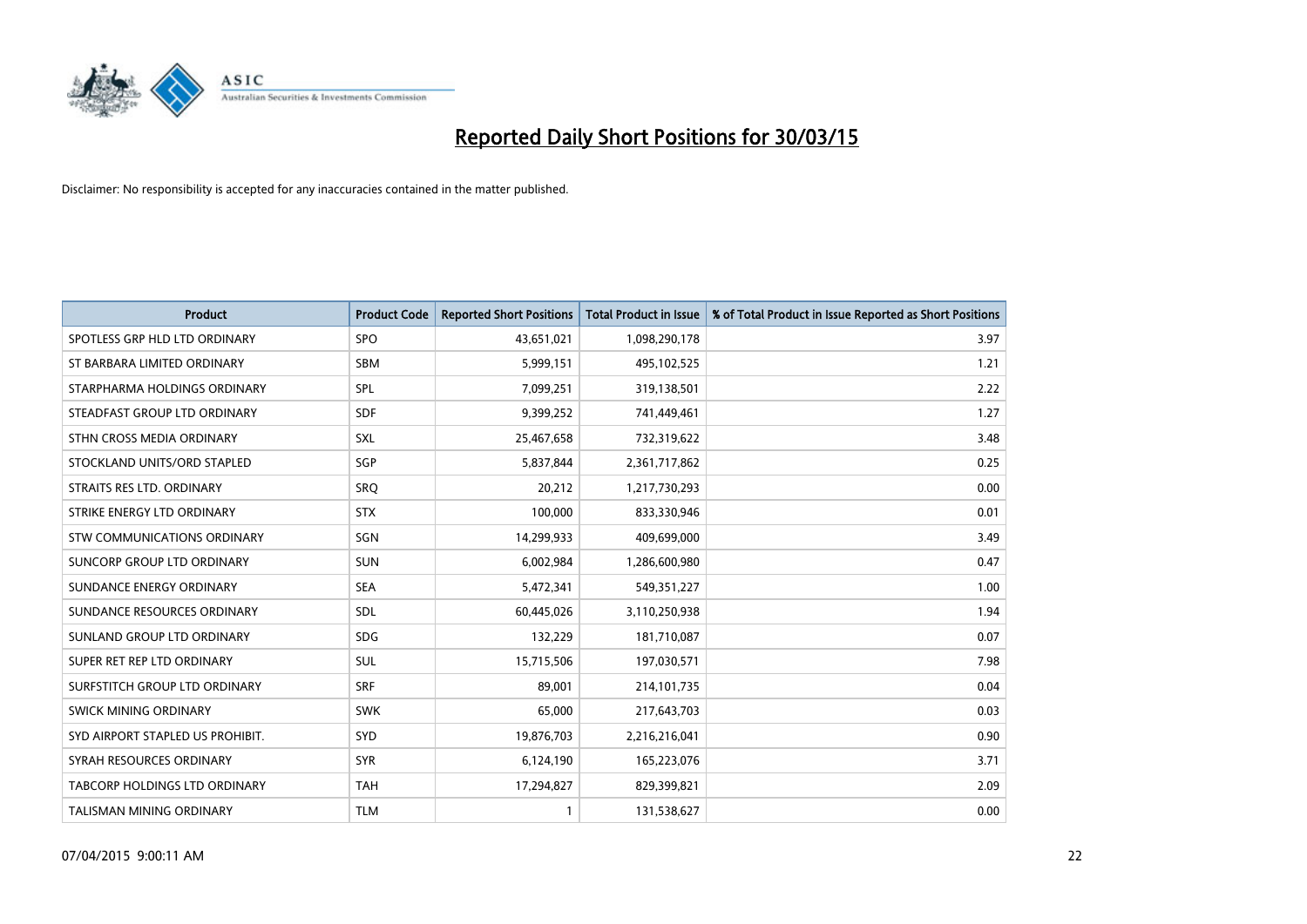

| <b>Product</b>                      | <b>Product Code</b> | <b>Reported Short Positions</b> | <b>Total Product in Issue</b> | % of Total Product in Issue Reported as Short Positions |
|-------------------------------------|---------------------|---------------------------------|-------------------------------|---------------------------------------------------------|
| TAP OIL LIMITED ORDINARY            | <b>TAP</b>          | 19,288                          | 243,288,334                   | 0.01                                                    |
| TASSAL GROUP LIMITED ORDINARY       | <b>TGR</b>          | 239,791                         | 146,897,115                   | 0.16                                                    |
| <b>TATTS GROUP LTD ORDINARY</b>     | <b>TTS</b>          | 14,053,312                      | 1,446,215,698                 | 0.97                                                    |
| <b>TECHNOLOGY ONE ORDINARY</b>      | <b>TNE</b>          | 1,678,459                       | 309,209,455                   | 0.54                                                    |
| TELSTRA CORPORATION, ORDINARY       | <b>TLS</b>          | 20,160,197                      | 12,225,655,836                | 0.16                                                    |
| TEN NETWORK HOLDINGS ORDINARY       | <b>TEN</b>          | 129,709,478                     | 2,630,984,596                 | 4.93                                                    |
| TERANGA GOLD CORP CDI 1:1           | <b>TGZ</b>          | 1,374                           | 68,637,175                    | 0.00                                                    |
| TFS CORPORATION LTD ORDINARY        | <b>TFC</b>          | 15,941,027                      | 326,983,445                   | 4.88                                                    |
| THE REJECT SHOP ORDINARY            | <b>TRS</b>          | 1,520,361                       | 28,844,648                    | 5.27                                                    |
| THINK CHILDCARE EDU ORDINARY        | <b>TNK</b>          | 500,000                         | 39,600,000                    | 1.26                                                    |
| THORN GROUP LIMITED ORDINARY        | <b>TGA</b>          | 19,965                          | 151,337,839                   | 0.01                                                    |
| <b>TIGER RESOURCES ORDINARY</b>     | <b>TGS</b>          | 6,193,804                       | 1,143,541,406                 | 0.54                                                    |
| TOLL HOLDINGS LTD ORDINARY          | <b>TOL</b>          | 1,175,935                       | 717,437,878                   | 0.16                                                    |
| TORO ENERGY LIMITED ORDINARY        | <b>TOE</b>          | $\mathbf{1}$                    | 1,903,769,581                 | 0.00                                                    |
| TOWER LIMITED ORDINARY              | <b>TWR</b>          | 793                             | 178,145,130                   | 0.00                                                    |
| TOX FREE SOLUTIONS ORDINARY         | <b>TOX</b>          | 686,290                         | 133,949,884                   | 0.51                                                    |
| TPG TELECOM LIMITED ORDINARY        | <b>TPM</b>          | 14,437,184                      | 793,808,141                   | 1.82                                                    |
| <b>TRADE ME GROUP ORDINARY</b>      | <b>TME</b>          | 3,944,858                       | 396,830,595                   | 0.99                                                    |
| <b>TRANSFIELD SERVICES ORDINARY</b> | <b>TSE</b>          | 8,235,242                       | 512,457,716                   | 1.61                                                    |
| TRANSPACIFIC INDUST. ORDINARY       | TPI                 | 100,526,132                     | 1,579,914,690                 | 6.36                                                    |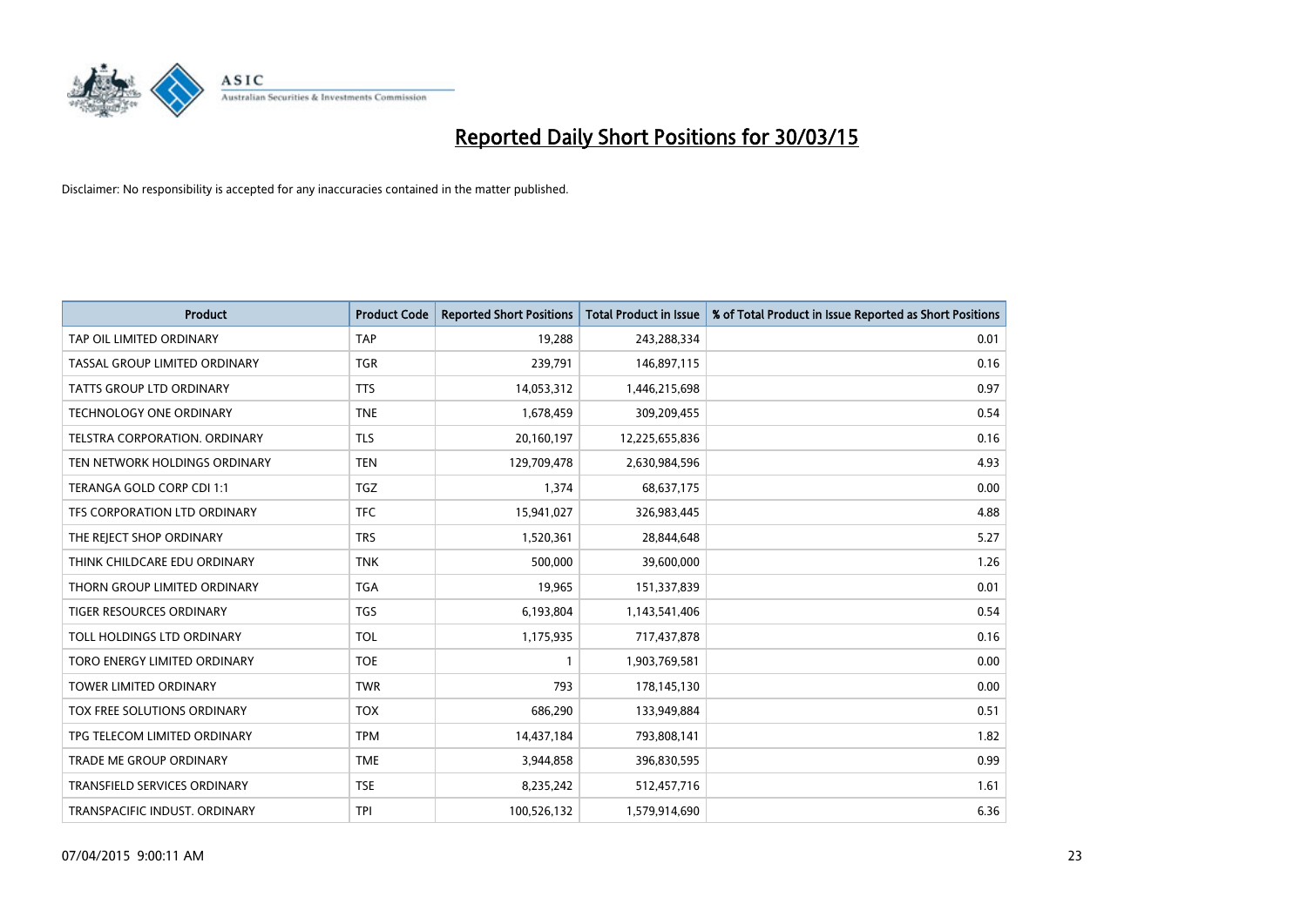

| <b>Product</b>                       | <b>Product Code</b> | <b>Reported Short Positions</b> | <b>Total Product in Issue</b> | % of Total Product in Issue Reported as Short Positions |
|--------------------------------------|---------------------|---------------------------------|-------------------------------|---------------------------------------------------------|
| TRANSURBAN GROUP TRIPLE STAPLED SEC. | <b>TCL</b>          | 11,881,320                      | 1,914,461,916                 | 0.62                                                    |
| TREASURY GROUP ORDINARY              | <b>TRG</b>          | 125,771                         | 27,604,144                    | 0.46                                                    |
| TREASURY WINE ESTATE ORDINARY        | <b>TWE</b>          | 14,863,544                      | 651,261,403                   | 2.28                                                    |
| TRITON MIN LTD ORDINARY              | <b>TON</b>          | 120,000                         | 330,003,242                   | 0.04                                                    |
| TROY RESOURCES LTD ORDINARY          | <b>TRY</b>          | 4,844,963                       | 195,265,161                   | 2.48                                                    |
| <b>UGL LIMITED ORDINARY</b>          | UGL                 | 18,093,806                      | 166,511,240                   | 10.87                                                   |
| UNILIFE CORPORATION CDI 6:1          | <b>UNS</b>          | 120,000                         | 267,390,162                   | 0.04                                                    |
| UXC LIMITED ORDINARY                 | <b>UXC</b>          | 421,845                         | 331,770,881                   | 0.13                                                    |
| <b>VEDA GROUP LTD ORDINARY</b>       | <b>VED</b>          | 10,921,872                      | 842,055,406                   | 1.30                                                    |
| VILLA WORLD LTD, ORDINARY            | <b>VLW</b>          | 64,202                          | 110,344,277                   | 0.06                                                    |
| VILLAGE ROADSHOW LTD ORDINARY        | <b>VRL</b>          | 4,214,229                       | 159,522,488                   | 2.64                                                    |
| <b>VIRGIN AUS HLDG LTD ORDINARY</b>  | <b>VAH</b>          | 26,627,893                      | 3,524,912,131                 | 0.76                                                    |
| <b>VIRTUS HEALTH LTD ORDINARY</b>    | <b>VRT</b>          | 3,926,691                       | 79,935,938                    | 4.91                                                    |
| VISION EYE INSTITUTE ORDINARY        | <b>VEI</b>          | 343,685                         | 179,085,861                   | 0.19                                                    |
| <b>VITA GROUP LTD ORDINARY</b>       | <b>VTG</b>          | 3,880                           | 146,487,707                   | 0.00                                                    |
| <b>VOCATION LTD ORDINARY</b>         | <b>VET</b>          | 3,978,848                       | 230,000,000                   | 1.73                                                    |
| <b>VOCUS COMMS LTD ORDINARY</b>      | <b>VOC</b>          | 6,224,531                       | 105,441,949                   | 5.90                                                    |
| WATPAC LIMITED ORDINARY              | <b>WTP</b>          | 4,251,117                       | 189,258,397                   | 2.25                                                    |
| <b>WDS LIMITED ORDINARY</b>          | <b>WDS</b>          | 50,000                          | 144,740,614                   | 0.03                                                    |
| WEBJET LIMITED ORDINARY              | <b>WEB</b>          | 590,508                         | 80,397,959                    | 0.73                                                    |